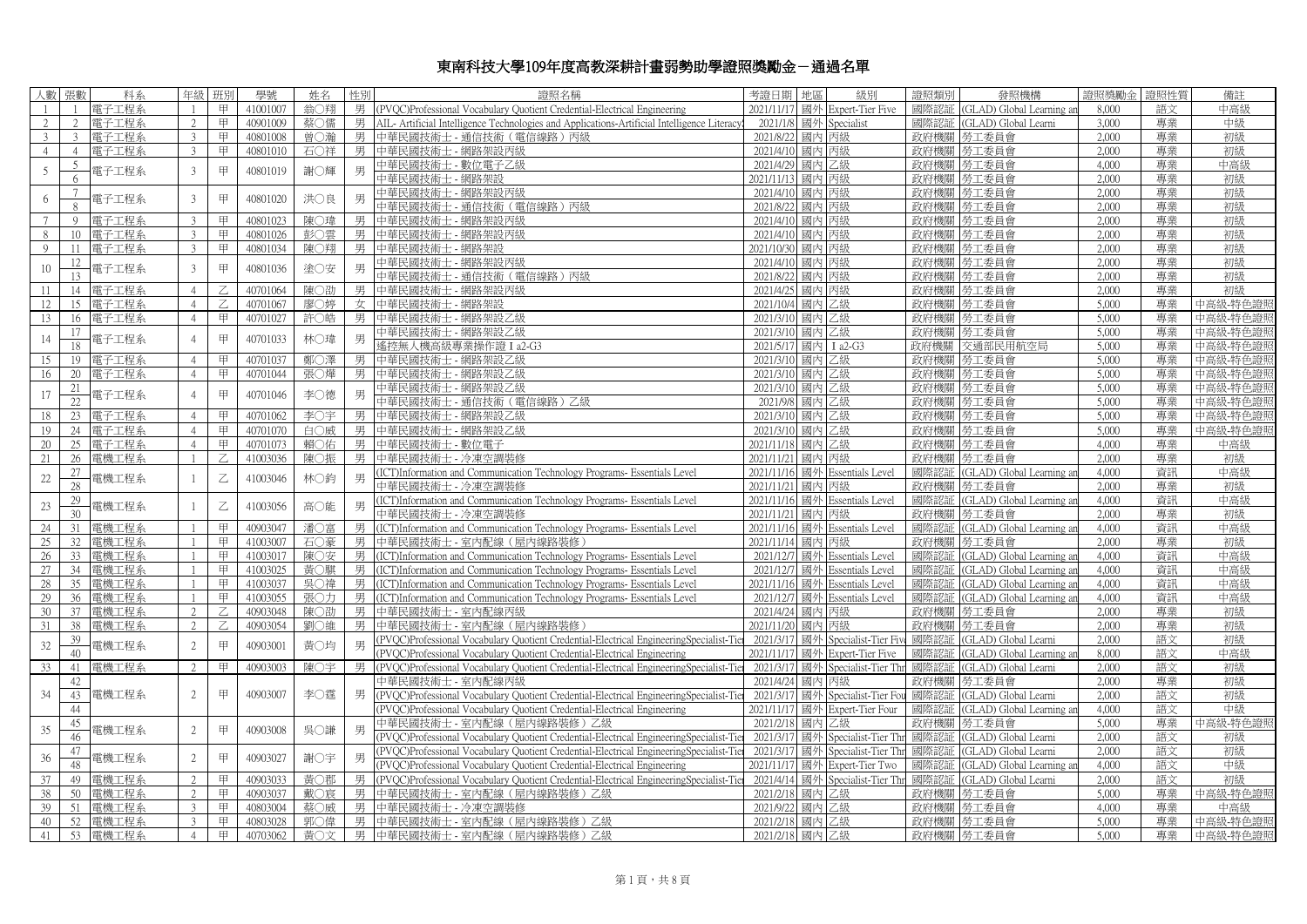| 人數     | 張數       | 科系    | 年級             | 班別             | 學號       | 姓名   | 性別 | 證照名稱                                                                                                                                                 | 考證日期                    | 地區       | 級別                     | 證照類別         | 發照機構                           | 證照獎勵金          | 證照性質     | 備註             |
|--------|----------|-------|----------------|----------------|----------|------|----|------------------------------------------------------------------------------------------------------------------------------------------------------|-------------------------|----------|------------------------|--------------|--------------------------------|----------------|----------|----------------|
|        | 54       |       |                |                |          |      |    | (MTA)MicrosoftTechnologyAssociate:DatabaseAdministrationFundamentals                                                                                 | 2021/5/18               | 國外       |                        | 國際認証         | Microsoft(微軟)                  | 4,000          | 資訊       | 中高級            |
| 42     | 55       | 資訊科技系 | $\overline{3}$ | 甲              | 40817003 | 侯○偉  | 男  | (MTA)Microsoft Technology Associate: Introduction to Programming using Python                                                                        | 2021/10/20              | 國外       |                        | 國際認証         | Microsoft(微軟)                  | 6,000          | 專業       | 高級-特色證照        |
|        | 56       |       |                |                |          |      |    | (PVQC)Professional Vocabulary Quotient Credential- ICT                                                                                               | 2021/11/17              |          | 國外 Expert-Tier Five    | 國際認証         | GLAD) Global Learning ar       | 8,000          | 語文       | 中高級            |
| 43     | 57       | 資訊科技系 | 3              | 甲              | 40817009 | 陳〇豪  | 男  | (MTA)MicrosoftTechnologyAssociate:DatabaseAdministrationFundamentals                                                                                 | 2021/9/27               | 國外       |                        | 國際認証         | Microsoft(微軟)                  | 4,000          | 資訊       | 中高級            |
|        | 58       |       |                |                |          |      |    | (MTA)Microsoft Technology Associate: Introduction to Programming using Python                                                                        | 2021/10/27              | 國外       |                        | 國際認証         | Microsoft(微軟)                  | 6,000          | 專業       | 高級-特色證照        |
| 44     | 59       | 資訊科技系 | 3              | 甲              | 40817019 | 陳〇源  | 男  | (MTA)MicrosoftTechnologyAssociate:DatabaseAdministrationFundamentals                                                                                 | 2021/9/27               | 國外       |                        | 國際認証         | Microsoft(微軟)                  | 4,000          | 資訊       | 中高級            |
|        | 60       |       |                |                |          |      |    | MTA)Microsoft Technology Associate: Introduction to Programming using Python                                                                         | 2021/10/20              | 國外       |                        | 國際認証         | Microsoft(微軟)                  | 6,000          | 專業       | 高級-特色證照        |
| 45     | 61       | 資訊科技系 | 3              | 甲              | 40817030 | 胡○齊  | 男  | (MTA)MicrosoftTechnologyAssociate:DatabaseAdministrationFundamentals                                                                                 | 2021/9/2                | 國外       |                        |              | 國際認証 Microsoft(微軟)             | 4,000          | 資訊       | 中高級            |
|        | 62       |       |                |                |          |      |    | (MTA)Microsoft Technology Associate: Introduction to Programming using Python                                                                        | 2021/10/20              | 國外       |                        | 國際認証         | Microsoft(微軟)                  | 6,000<br>4,000 | 專業       | 高級-特色證照<br>中高級 |
| 46     | 63<br>64 | 資訊科技系 | 3              | 甲              | 40817036 | 林○志  | 男  | MTA)MicrosoftTechnologyAssociate:DatabaseAdministrationFundamentals<br>(MTA)Microsoft Technology Associate: Introduction to Programming using Python | 2021/5/18<br>2021/10/20 | 國外<br>國外 |                        | 國際認証<br>國際認証 | Microsoft(微軟)<br>Microsoft(微軟) | 6,000          | 資訊<br>專業 | 高級-特色證照        |
|        | 65       |       |                |                |          |      |    | (PVQC)Professional Vocabulary Quotient Credential-ICT                                                                                                | 2021/11/17              |          | 國內 Expert-Tier Three   | 國際認証         | 台灣創新科技管理發展                     | 4,000          | 語文       | 中級             |
|        | 66       |       |                |                |          |      |    | (MTA)MicrosoftTechnologyAssociate:DatabaseAdministrationFundamentals                                                                                 | 2021/1/7                | 國外       |                        | 國際認証         | Microsoft(微軟)                  | 4,000          | 資訊       | 中高級            |
| 47     | 67       | 資訊科技系 | $\overline{4}$ | 甲              | 40717006 | 胡〇豪  | 男  | English Vocabulary Quotient in ICTExpert-Tier Five, Spelling-Tier Two                                                                                | 2021/1/26               |          | 國外 Expert-Tier Five    | 國際認証         | (GLAD) Global Learni           | 8,000          | 語文       | 中高級            |
|        | 68       |       |                |                |          |      |    | (PVQC) English Vocabulary Quotient in Artificial Intelligence                                                                                        | 2021/11/17              |          | 國外 Expert-Tier Five    | 國際認証         | (GLAD) Global Learning ar      | 8,000          | 語文       | 中高級            |
| 48     | 69       | 資訊科技系 | $\overline{4}$ | 甲              | 40717014 | 林○存  | 男  | (MTA)MicrosoftTechnologyAssociate:DatabaseAdministrationFundamentals                                                                                 | 2021/1/7                | 國外       |                        |              | 國際認証 Microsoft(微軟)             | 4,000          | 資訊       | 中高級            |
| 49     | 70       | 資訊科技系 |                | 甲              | 40717034 | 李〇萱  | 女  | (MTA)MicrosoftTechnologyAssociate:DatabaseAdministrationFundamentals                                                                                 | 2021/1/14               | 國外       |                        | 國際認証         | Microsoft(微軟)                  | 4,000          | 資訊       | 中高級            |
|        | 71       |       |                |                |          |      |    | (MTA)MicrosoftTechnologyAssociate:NetworkingFundamentals                                                                                             | 2021/12/21              | 國外       |                        | 國際認証         | Microsoft(微軟)                  | 3,300          | 資訊       | 中高級            |
| 50     | 72       | 資訊科技系 | $\overline{4}$ | 甲              | 40717035 | 陳〇琪  | 女  | (MTA)MicrosoftTechnologyAssociate:DatabaseAdministrationFundamentals                                                                                 | 2021/1/14               | 國外       |                        |              | 國際認証 Microsoft(微軟)             | 4,000          | 資訊       | 中高級            |
|        | 73       |       |                |                |          |      |    | MTA)MicrosoftTechnologyAssociate:NetworkingFundamentals                                                                                              | 2021/12/21              | 國外       |                        | 國際認証         | Microsoft(微軟)                  | 3,300          | 資訊       | 中高級            |
| 51     | 74       | 資訊科技系 | $\overline{4}$ | 甲              | 40717050 | 羅〇翔  |    | (MTA)MicrosoftTechnologyAssociate:DatabaseAdministrationFundamentals                                                                                 | 2021/1/14               | 國外       |                        | 國際認証         | Microsoft(微軟)                  | 4,000          | 資訊       | 中高級            |
|        | 75       |       |                |                |          |      |    | PVOC)English Vocabulary Quotient in ICTSpecialist-Tier Four                                                                                          | 2021/3/24               |          | 國外 Specialist-Tier Fou | 國際認証         | (GLAD) Global Learni           | 2,000          | 語文       | 初級             |
| 52     | 76       | 資訊科技系 | 畢              | 甲              | 40617016 | 林○勝  | 男  | (IC3)Computing Fundamentals                                                                                                                          | 2021/5/5                | 國外       |                        | 國際認証         | Certiport, Inc.[思遞             | 2,000          | 資訊       | 初級             |
|        | 77       |       |                |                |          |      |    | (MTA) Microsoft Technology Associate: HTML5 Application Development Fundamenta                                                                       | 2021/5/1                | 國外       |                        |              | 國際認証 Microsoft(微軟)             | 4,000          | 資訊       | 中高級            |
| 53     | 78       | 機械工程系 | $\mathbf{1}$   | Ζ              | 41002106 | 楊○安  | 男  | IC3)Computing Fundamentals                                                                                                                           | 2021/11/29              | 國外       |                        | 國際認証         | Certiport Inc.[思遞波公司           | 1,651          | 資訊       | 初級             |
| 54     | 79       | 機械工程系 |                |                | 41002111 | 李○誠  | 男  | IC3)Computing Fundamentals                                                                                                                           | 2021/12/6               | 國外       |                        | 國際認証         | Certiport Inc.[思遞波公司           | 1,651          | 資訊       | 初級             |
| 55     | 80       | 機械工程系 | $\overline{1}$ | Z              | 41002145 | 張○倫  | 男  | IC3)Computing Fundamentals                                                                                                                           | 2021/12/14              | 國外       |                        | 國際認証         | Certiport Inc.[思遞波公司           | 1,651          | 資訊       | 初級             |
| 56     | 81       | 機械工程系 |                | Z              | 41002149 | 王〇宇  | 男  | IC3)Computing Fundamentals                                                                                                                           | 2021/11/29              | 國外       |                        | 國際認証         | Certiport Inc.[思遞波公司           | 1,651          | 資訊       | 初級             |
| 57     | 82       | 機械工程系 |                | Z              | 41002152 | 黃○杰  | 男  | (IC3)Computing Fundamentals                                                                                                                          | 2021/11/29              | 國外       |                        | 國際認証         | Certiport Inc.[思遞波公司           | 1,651          | 資訊       | 初級             |
| 58     | 83       | 機械工程系 |                | Z              | 41002183 | 關〇銘  | 男  | IC3)Computing Fundamentals                                                                                                                           | 2021/12/6               | 國外       |                        | 國際認証         | Certiport Inc.[思遞波公司           | 2,000          | 資訊       | 初級             |
| 59     | 84       | 機械工程系 |                | 丙              | 41002109 | 詹〇偉  | 男  | IC3)Computing Fundamentals                                                                                                                           | 2021/11/29              | 國外       |                        | 國際認証         | Certiport Inc.[思遞波公司           | 2,000          | 資訊       | 初級             |
| 60     | 85       |       |                |                | 41002129 |      |    |                                                                                                                                                      |                         | 國外       |                        | 國際認証         |                                | 2,000          | 資訊       |                |
|        |          | 機械工程系 |                | 丙              |          | 陳〇軒  | 男  | IC3)Computing Fundamentals                                                                                                                           | 2021/12/6               |          |                        |              | Certiport Inc.[思遞波公司           |                |          | 初級             |
| 61     | 86       | 機械工程系 |                | 丙              | 41002130 | 郭〇廷  | 男  | IC3)Computing Fundamentals                                                                                                                           | 2021/11/29              | 國外       |                        | 國際認証         | Certiport Inc.[思遞波公司           | 2,000          | 資訊       | 初級             |
| 62     | 87       | 機械工程系 |                | 丙              | 41002139 | 鄭○允  | 男  | (IC3)Computing Fundamentals                                                                                                                          | 2021/11/29              | 國外       |                        | 國際認証         | Certiport Inc.[思遞波公司           | 2,000          | 資訊       | 初級             |
| 63     | 88       | 機械工程系 |                | 丙              | 41002140 | 游○俞  | 男  | IC3)Computing Fundamentals                                                                                                                           | 2021/11/29              | 國外       |                        | 國際認証         | Certiport Inc.[思遞波公司           | 2,000          | 資訊       | 初級             |
| 64     | 89       | 機械工程系 |                | 丙              | 41002141 | 呂〇凱  | 男  | IC3)Computing Fundamentals                                                                                                                           | 2021/12/14              | 國外       |                        | 國際認証         | Certiport Inc.[思遞波公司           | 1,651          | 資訊       | 初級             |
| 65     | 90       | 機械工程系 |                | 丙              | 41002167 | 張〇正  | 男  | IC3)Computing Fundamentals                                                                                                                           | 2021/12/6               | 國外       |                        | 國際認証         | Certiport Inc.[思遞波公司           | 1,651          | 資訊       | 初級             |
| 66     | 91       | 機械工程系 | $\overline{1}$ | 甲              | 41002002 | 黃○棋  | 女  | (MOS)Microsoft Office Specialist for Office PowerPoint                                                                                               | 2021/11/8               |          | 國外 Specialist(標準       | 國際認証         | Microsoft(微軟)                  | 2,000          | 資訊       | 初級             |
| 67     | 92       | 機械工程系 |                | 甲              | 41002003 | 周○璇  | 女  | (MOS)Microsoft Office Specialist for Office PowerPoint                                                                                               | 2021/12/13              |          | 國外 Specialist(標準       | 國際認証         | Microsoft(微軟)                  | 1,651          | 資訊       | 初級             |
|        |          |       |                |                |          |      |    |                                                                                                                                                      |                         |          |                        |              |                                |                |          |                |
| 68     | 93       | 機械工程系 | $\overline{2}$ | Z              | 40902154 | 蔡〇廷  | 男  | TQC+ 工程圖學與機械製圖                                                                                                                                       | 2021/12/29              | 國內       |                        | 其他           | CSF)Computer Skills Foun       | 1,651          | 專業       | 初級             |
| 69     | 94       | 機械工程系 | 2              | $\overline{C}$ | 40902198 | 吳○旭  | 男  | 中華民國技術士 - 機器腳踏車修護丙級                                                                                                                                  | 2021/8/21               |          | 國內 丙級                  | 政府機關         | 勞工委員會                          | 2,000          | 專業       | 初級             |
| 70     | 95       | 機械工程系 | 2              | Z              | 40902200 | 袁〇梧  | 男  | 中華民國技術士 - 機器腳踏車修護丙級                                                                                                                                  | 2021/8/21               | 國內       | 丙級                     | 政府機關         | 勞工委員會                          | 2,000          | 專業       | 初級             |
| 71     | 96       | 機械工程系 | 2              | 丙              | 40902102 | 林○翔  | 男  | (PVQC)Professional Vocabulary Quotient Credential-Automobile                                                                                         | 2021/3/24               |          | 國外 Specialist-Tier Thr | 國際認証         | (GLAD) Global Learning ar      | 2,000          | 語文       | 初級             |
| $72\,$ | 97       | 機械工程系 | $\overline{2}$ | 丙              | 40902186 | 李〇伖傑 | 男  | 中華民國技術士 - 機器腳踏車修護丙級                                                                                                                                  | 2021/8/21               | 國內       | 丙級                     | 政府機關         | 勞工委員會                          | 2,000          | 專業       | 初級             |
| 73     | 98       | 機械工程系 | 2              | 丙              | 40902195 | 呂〇詳  | 男  | 中華民國技術士 - 機器腳踏車修護丙級                                                                                                                                  | 2021/8/21               |          | 國內 丙級                  | 政府機關         | 勞工委員會                          | 2,000          | 專業       | 初級             |
| 74     | -99      | 機械工程系 | 2              | 丙              | 40902220 | 王〇翔  | 男  | 中華民國技術士 - 機器腳踏車修護丙級                                                                                                                                  | 2021/8/21               | 國內       | 丙級                     | 政府機關         | 勞工委員會                          | 2,000          | 專業       | 初級             |
|        |          |       |                |                |          |      |    |                                                                                                                                                      |                         |          |                        |              |                                |                |          |                |
| 75     | 100      | 機械工程系 | 2              | 丙              | 40902224 | 蔡○均  |    | 女 中華民國技術士 - 機器腳踏車修護                                                                                                                                  | 2021/8/21               | 國內       | 丙級                     | 政府機關         | 勞工委員會                          | 1,651          | 專業       | 初級             |
|        | 101      |       |                |                |          |      |    | IC3)Computing Fundamentals                                                                                                                           | 2021/1/14               | 國外       |                        | 國際認証         | Certiport, Inc.[思遞             | 2,000          | 資訊       | 初級             |
| 76     | 102      | 機械工程系 | 2              | 甲              | 40902008 | 洪〇彬  | 男  | (PVQC) English Vocabulary Quotient in Mechanical Engineering Specialist-Tier Five                                                                    | 2021/3/24               |          | 國外 Specialist-Tier Fiv | 國際認証         | (GLAD) Global Learni           | 2,000          | 語文       | 初級             |
|        | 103      |       |                |                |          |      |    | English Vocabulary Quotient in Mechanical Engineering                                                                                                | 2021/11/17              |          | 國外 Expert-Tier Four    |              | 國際認証 (GLAD) Global Learning an | 4,000          | 語文       | 中級             |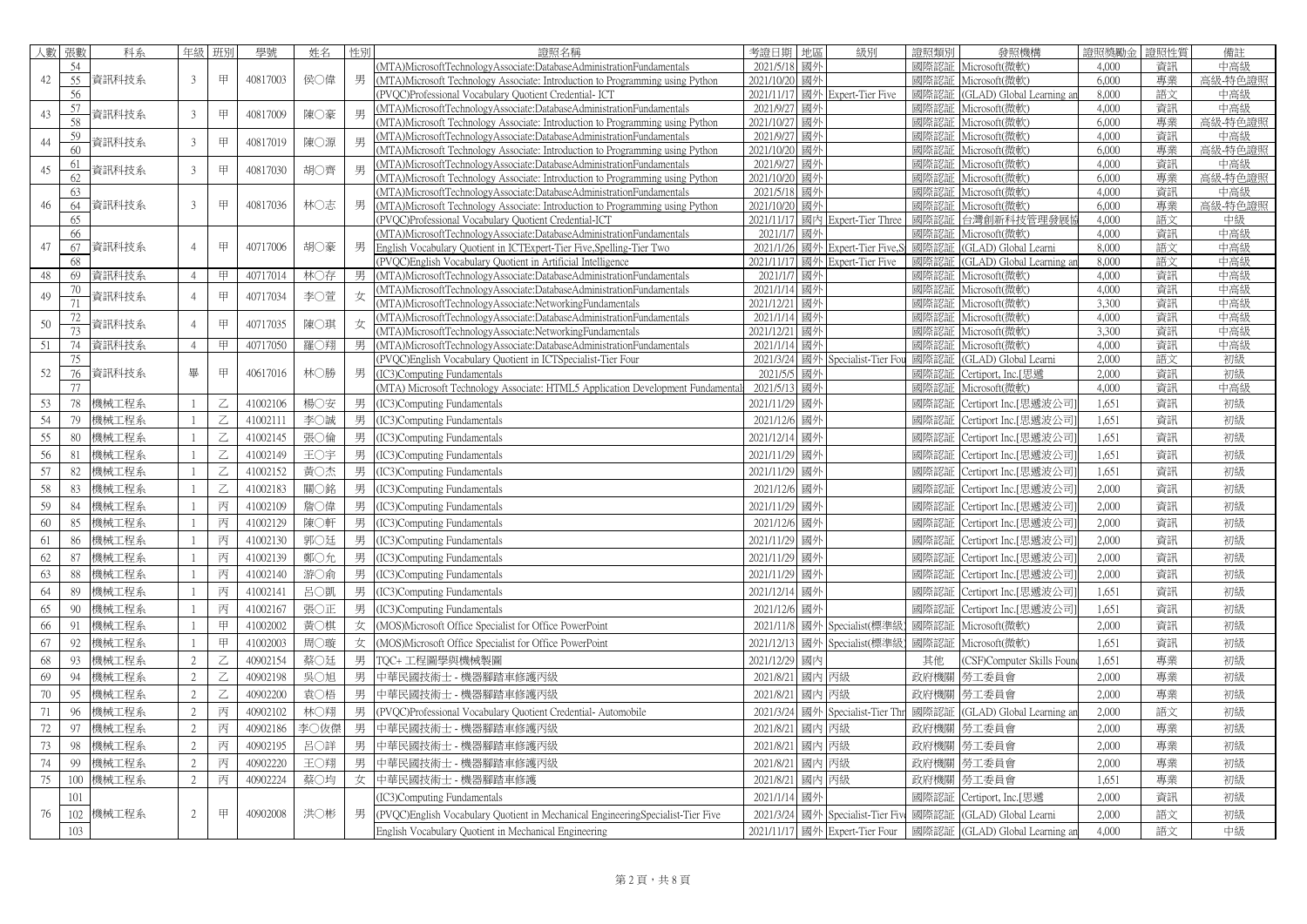| 人數   | 張數         | 科系       | 年級             | 班別          | 學號        | 姓名  | 性別 | 證照名稱                                                                                | 考證日期                   | 地區       | 級別                       | 證照類別      | 發照機構                     | 證照獎勵金          | 證照性質     | 備註       |
|------|------------|----------|----------------|-------------|-----------|-----|----|-------------------------------------------------------------------------------------|------------------------|----------|--------------------------|-----------|--------------------------|----------------|----------|----------|
|      | 104        |          |                |             |           |     |    | IC3)Computing Fundamentals                                                          | 2021/1/14              | 國外       |                          | 國際認証      | Certiport, Inc.[思遞       | 2,000          | 資訊       | 初級       |
| 77   | 105        | 機械工程系    | 2              | 甲           | 40902015  | 林○硯 | 男  | (PVQC)English Vocabulary Quotient in Mechanical EngineeringSpecialist-Tier Three    | 2021/3/24              |          | 國外 Specialist-Tier Th    | 國際認証      | (GLAD) Global Learni     | 2,000          | 語文       | 初級       |
|      | 106        |          |                |             |           |     |    | (PVQC)English Vocabulary Quotient in Mechanical EngineeringSpecialist-Tier Three    | 2021/3/24              |          | 國外 Specialist-Tier Th    | 國際認証      | GLAD) Global Learni      | 2,000          | 語文       | 初級       |
| 78   | 107        | 機械工程系    | $\overline{2}$ | 甲           | 40902043  | 胡○雋 | 男  | English Vocabulary Quotient in Mechanical Engineering                               | 2021/11/17             |          | 國外 Expert-Tier Three     | 國際認証      | GLAD) Global Learning a  | 4,000          | 語文       | 中級       |
|      | 108        |          |                |             |           |     |    | <b>FQC-OA PowerPoint</b>                                                            | 2021/12/29             | 國內       | 實用級                      | 其他        | CSF)Computer Skills Four | 1,651          | 資訊       | 初級       |
| 79   | 109        | 機械工程系    | $\mathfrak{Z}$ |             | 40802101  | 葉〇生 | 男  | 中華民國技術士 - 機器腳踏車修護乙級                                                                 | 2021/3/5               | 國內       | 乙級                       | 政府機關      | 勞工委員會                    | 4,000          | 專業       | 中高級      |
| 80   | 110        | 機械工程系    | $\overline{3}$ |             | 40802114  | 陳○峻 | 男  | 中華民國技術士 - 機器腳踏車修護乙級                                                                 | 2021/3/18              | 國內       | 乙級                       | 政府機關      | 勞工委員會                    | 4,000          | 專業       | 中高級      |
| 81   | 111        | 機械工程系    | $\mathfrak{Z}$ |             | 40802175  | 廖〇霖 | 男  | 中華民國技術士 - 機器腳踏車修護乙級                                                                 | 2021/3/5               |          | 國內乙級                     |           | 政府機關  勞工委員會              | 4,000          | 專業       | 中高級      |
| 82   | 112        | 機械工程系    | $\mathfrak{Z}$ |             | 40802232  | 高〇鈞 | 男  | 中華民國技術士 - 機器腳踏車修護乙級                                                                 | 2021/3/5               |          | 國内乙級                     | 政府機關      | 勞工委員會                    | 4,000          | 專業       | 中高級      |
| 83   | 113        | 機械工程系    | $\overline{3}$ | T           | 40802235  | 王〇盛 | 男  | 中華民國技術士 - 機器腳踏車修護乙級                                                                 | 2021/3/5               |          | 國內 乙級                    |           | 政府機關 勞工委員會               | 4,000          | 專業       | 中高級      |
| 84   | 114        | 機械工程系    | $\mathbf{3}$   | 丙           | 40802130  | 李〇陞 | 男  | 中華民國技術士 - 機器腳踏車修護乙級                                                                 | 2021/3/5               | 國內       | 乙級                       | 政府機關      | 勞工委員會                    | 4,000          | 專業       | 中高級      |
| 85   | 115        | 機械工程系    | $\overline{4}$ | Z           | 40702113  | 陳○佑 | 男  | IC3)Computing Fundamentals                                                          | 2021/12/2              | 國外       |                          | 國際認証      | Certiport Inc.[思遞波公司     | 2,000          | 資訊       | 初級       |
| 86   | 116        | 機械工程系    | $\overline{4}$ | Z           | 40702189  | 張○進 | 男  | 汽車修護技工                                                                              | 2021/8/19              | 國內       |                          | 政府機關      | 交通部                      | 4,000          | 專業       | 中高級      |
| 87   | 117        | 機械工程系    | $\overline{4}$ | 丙           | 40702162  | 游○生 | 男  | 汽車修護技工                                                                              | 2021/8/19              | 國內       |                          | 政府機關      | 交通部                      | 4.000          | 專業       | 中高級      |
| 88   | 118        | 機械工程系    | $\overline{4}$ | 丙           | 40702163  | 陳○源 | 男  | 汽車修護技工                                                                              | 2021/8/19              | 國內       |                          | 政府機關      | 交通部                      | 4,000          | 專業       | 中高級      |
|      | 119        |          |                |             |           |     |    | PVQC)Professional Vocabulary Quotient Credential- Hospitality&TourismSpecialist-Tie | 2021/3/17              |          | 國外 Specialist-Tier Fiv   | 國際認証      | (GLAD) Global Learni     | 2,000          | 語文       | 初級       |
| 89   | 120        | 營建與空間設計系 | 2              | 甲           | 40904008  | 吳○駒 | 男  | (PVQC)Professional Vocabulary Quotient Credential-Hospitality&Tourism               | 2021/11/17             | 國外       | Expert-Tier Four         | 國際認証      | GLAD) Global Learning ar | 4,000          | 語文       | 中級       |
| 90   | 121        | 營建與空間設計系 | $\overline{3}$ | 甲           | 40804004  | 林○妤 | 女  | Autodesk Certified User: Revit Architecture                                         | 2021/12/29             | 國外       |                          | 國際認証      | Autodesk[歐特克有限公i         | 4.125          | 專業       | 中高級-特色證則 |
|      | 122        |          |                |             |           |     |    | (PVQC)Professional Vocabulary Quotient Credential-Culinary                          | 2021/11/17             |          | 國外 Expert-Tier Five      | 國際認証      | GLAD) Global Learning an | 8,000          | 語文       | 中高級      |
| 91   | 123        | 營建與空間設計系 | 3              | 甲           | 40804015  | 梁○富 | 男  | Autodesk Certified User: Revit Architecture                                         | 2021/11/30             | 國外       |                          | 國際認証      | Autodesk[歐特克有限公i         | 5,000          | 專業       | 中高級-特色證  |
| 92   | 124        | 營建與空間設計  | $\overline{4}$ | 甲           | 40704025  | 彭○瑋 | 男  | Autodesk Certified Professional: Revit Architecture專業級                              | 2021/1/6               |          | 國外 專業級                   | 國際認証      | Autodesk[歐特克有限?          | 5,000          | 專業       | 中高級-特色證則 |
| 93   | 125        | 營建與空間設計  | 畢              | 甲           | 40604010  | 沈〇庭 | 女  | (PVQC)Professional Vocabulary Quotient Credential-Hospitality&TourismSpecialist-Ti  | 2021/3/24              |          | 國外 Specialist-Tier Fou   | 國際認証      | GLAD) Global Learni      | 2,000          | 語文       | 初級       |
| 94   | 126        | 觀光系      | 2              | 甲           | 40916039  | 陳○琪 | 女  | (PVOC)Professional Vocabulary Quotient Credential-Hospitality&TourismSpecialist-Tie | 2021/3/1               |          | 國外 Specialist-Tier Fo    | 國際認証      | GLAD) Global Learni      | 2,000          | 語文       | 初級       |
| 95   | 127        | 觀光系      | $\mathfrak{Z}$ | 甲           | 40816016  | 蕭〇元 | 女  | (PVQC)Professional Vocabulary Quotient Credential-Hospitality&TourismSpecialist-Tie | 2021/4/14              |          | 國外 Specialist-Tier T     | 國際認証      | GLAD) Global Learni      | 2,000          | 語文       | 初級       |
| 96   | 128        | 觀光系      | $\overline{4}$ | 甲           | 40716029  | 郭〇伶 | 女  | (MOS)Microsoft Office Specialist for Office PowerPoint                              | 2021/11/1              |          | 國外 Specialist(標準         | 國際認証      | vlicrosoft(微軟)           | 2,000          | 資訊       | 初級       |
| 97   | 129        | 觀光系      | $\overline{4}$ | 甲           | 40716056  | 葉○安 | 男  | (MOS)Microsoft Office Specialist for Office Excel 2016 Specialist(標準級)              | 2021/1/6               | 國外       | Specialist(標準            | 國際認証      | Microsoft(微軟)            | 2,000          | 資訊       | 初級       |
| 98   | 130        | 觀光系      | 畢              | 甲           | N40416025 | 高〇文 | 男  | AMADEUS) 基礎訂位                                                                       | 2021/1/9               | 國內       |                          | 其他        | Amadeus[台灣亞瑪迪斯           | 3,000          | 專業       | 中級       |
| 99   | 131        | 休閒事業管理系  |                |             | 41009002  | 陳〇芳 | 女  | (PVOC)Professional Vocabulary Quotient Credential-Hospitality&Tourism               | 2021/11/1              | 國外       | <b>Expert-Tier Three</b> | 國際認       | GLAD) Global Learning an | 4,000          | 語文       | 中級       |
| 100  | 132        | 休閒事業管理系  | $\overline{1}$ | 甲           | 41009040  | 歐〇秀 | 女  | (PVOC)Professional Vocabulary Quotient Credential-Hospitality&Tourism               | 2021/11/1              | 國外       | Expert-Tier Three        | 國際認証      | GLAD) Global Learning an | 4.000          | 語文       | 中級       |
| 101  | 133        | 休閒事業管理系  | $\overline{2}$ |             | 40909003  | 胡〇怡 | 女  | (PVOC)Professional Vocabulary Quotient Credential - Hospitality&TourismExpert-Tier  | 2021/3/17              |          | 國外 Expert-Tier Two       | 國際認       | GLAD) Global Learni      | 4,000          | 語文       | 中級       |
| 102  | 134        | 休閒事業管理系  | $2^{1}$        |             | 40909050  | 廖○晟 | 男  | 健美運動教練                                                                              | 2021/11/8              | 國內       | C級                       | 其他        | henese Taipei Budybuildi | 1.651          | 專業       | 初級       |
|      | 135        |          |                |             |           |     |    | MOS)Microsoft Office Specialist for Office Excel 2016 Specialist(標準級)               | 2021/1/6               |          | 國外 Specialist(標準         | 國際認       | Microsoft(微軟)            | 2.000          | 資訊       | 初級       |
| 103  | 136        | 休閒事業管理系  | $\overline{2}$ | $\mathbb Z$ | 40909078  | 張〇真 | 女  | (PVQC)Professional Vocabulary Quotient Credential-Hospitality&TourismSpecialist-Ti  | 2021/4/14              |          | 國外 Specialist-Tier Tw    | 國際認       | GLAD) Global Learni      | 2,000          | 語文       | 初級       |
| 104  | 137<br>138 | 休閒事業管理系  | 2              |             | 40909097  | 林○佑 | 男  | 國際禮儀中級能力檢定<br>國際禮儀中級能力檢定                                                            | 2021/6/1<br>2021/6/1   | 國內<br>國內 | 乙級<br>乙級                 | 其他<br>其他  | 盈豐資訊科技有限公司<br>盈豐資訊科技有限公司 | 3,000<br>3,000 | 專業<br>專業 | 中級<br>中級 |
|      | 139        |          |                |             |           |     |    | MOS)Microsoft Office Specialist for Office Excel 2016 Specialist(標準級)               | 2021/1/13              |          | 國外 Specialist(標準級        | 國際認証      | vlicrosoft(微軟)           | 2,000          | 資訊       | 初級       |
| 105  | 140        | 木閒事業管理系  | $\overline{2}$ | 甲           | 40909007  | 簡〇富 | 男  | 娜際禮儀中級能力檢定乙級                                                                        | 2021/6/1               | 國內       | 乙級                       | 其他        | 盈豐資訊科技有限公司               | 3,000          | 專業       | 中級       |
| 106  | 141        | 木閒事業管理系  | 2              | 甲           | 40909012  | 彭〇翎 | 女  | MOS)Microsoft Office Specialist for Office Excel 2016 Specialist(標準級)               | 2021/1/6               |          | 國外 Specialist(標準級        | 國際認       | Microsoft(微軟)            | 2,000          | 資訊       | 初級       |
|      | 142        |          | $\mathcal{D}$  | 甲           |           |     |    | 哪際禮儀中級能力檢定乙級                                                                        | 2021/6/1               |          | 國內 乙級                    | 其他<br>其他  | 盈豐資訊科技有限公司               | 3.000          | 專業       | 中級<br>中級 |
| 107  | 143<br>144 | 休間事業管理系  |                |             | 40909017  | 李○毅 | 男  | 剥際禮儀中級能力檢定乙級<br>郾際禮儀初級能力檢定                                                          | 2021/6/1<br>2021/10/27 |          | 國內乙級<br>國內 丙級            | 其他        | 盈豐資訊科技有限公司<br>盈豐資訊科技有限公司 | 3.000<br>2,000 | 專業<br>專業 | 初級       |
| 108  | 145        | 木閒事業管理系  | $\overline{2}$ | 甲           | 40909021  | 沈〇友 | 男  | 郾際禮儀中級能力檢定                                                                          | 2021/11/3              |          | 國內 乙級                    | 其他        | 盈豐資訊科技有限公司               | 3,000          | 專業       | 中級       |
| 109  | 146        | 休閒事業管理系  | $\mathfrak{D}$ | 甲           | 40909026  | 李〇寬 | 男  | 國際禮儀中級能力檢定乙級                                                                        | 2021/6/1               |          | 國內 乙級                    | 其他        | 盈豐資訊科技有限公司               | 3,000          | 專業       | 中級       |
| 110  | 147        | 休閒事業管理系  | $\mathfrak{D}$ | 甲           | 40909027  | 李〇博 | 男  | 國際禮儀中級能力檢定乙級                                                                        | 2021/6/1               |          | 國内乙級                     | 其他        | 盈豐資訊科技有限公司               | 3,000          | 專業       | 中級       |
| -111 | 148        | 休閒事業管理系  | 2              | 甲           | 40909035  | 林○凡 | 男  | 剥際禮儀中級能力檢定乙級                                                                        | 2021/6/                | 國內       | 乙級                       | 其他        | 盈豐資訊科技有限公司               | 3,000          | 專業       | 中級       |
| 112  | 149<br>150 | 木閒事業管理系  | $\mathbf{2}$   | 甲           | 40909076  | 吳○玲 | 女  | MOS)Microsoft Office Specialist for Office Excel 2016 Specialist(標準級)               | 2021/1/13<br>2021/6/1  |          | 國外 Specialist(標準級        | 國際認<br>其他 | Microsoft(微軟)            | 2.000<br>3,000 | 資訊       | 初級       |
| 113  | 151        | 休閒事業管理系  | $\mathfrak{D}$ | 甲           | 40909081  | 廖〇宸 | 男  | 國際禮儀中級能力檢定乙級<br>网際禮儀中級能力檢定乙級                                                        | 2021/6/1               | 國內<br>國內 | 乙級<br>乙級                 | 其他        | 盈豐資訊科技有限公司<br>盈豐資訊科技有限公司 | 3.000          | 專業<br>專業 | 中級<br>中級 |
|      | 152        |          |                |             |           |     |    | PVQC)Professional Vocabulary Quotient Credential-Hospitality&TourismSpecialist-Tie  | 2021/4/14              | 國外       | Specialist-Tier Thr      | 國際認証      | GLAD) Global Learni      | 2.000          | 語文       | 初級       |
| 114  | 153        | 木閒事業管理系  | $\overline{2}$ | 甲           | 40909086  | 黃○倫 | 男  | 國際禮儀中級能力檢定乙級                                                                        | 2021/6/1               |          | 國內 乙級                    | 其他        | 盈豐資訊科技有限公司               | 3,000          | 專業       | 中級       |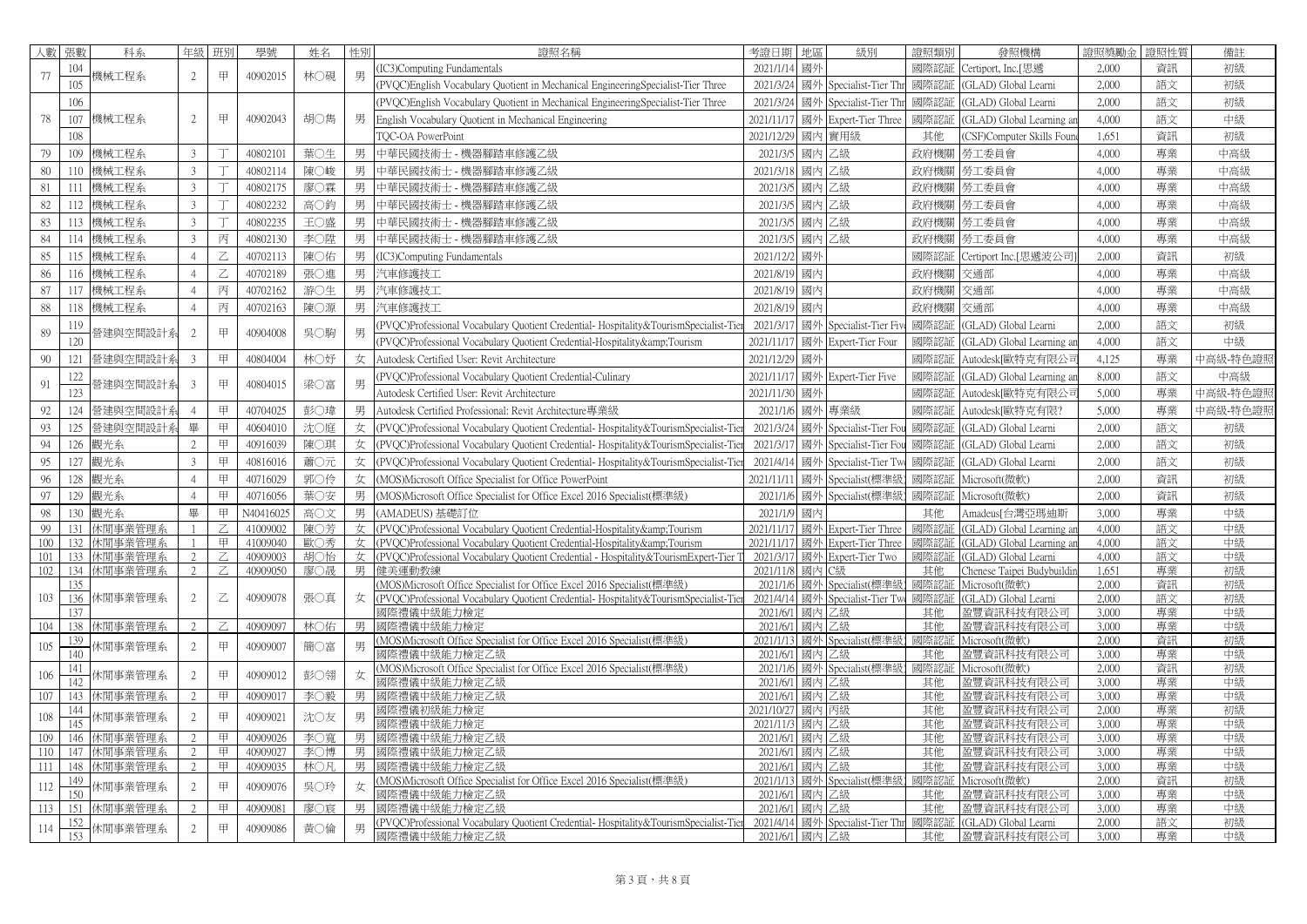| 人數  | 張數  | 科系            | 年級             | 班別      | 學號                   | 姓名   | 性別 | 證照名稱                                                                                        | 地區<br>考證日期                         | 級別                  | 證照類別     | 發照機構                                     | 證照獎勵金          | 强性質      | 備註       |
|-----|-----|---------------|----------------|---------|----------------------|------|----|---------------------------------------------------------------------------------------------|------------------------------------|---------------------|----------|------------------------------------------|----------------|----------|----------|
|     | 154 |               |                |         |                      |      |    | MOS)Microsoft Office Specialist for Office Excel 2016 Specialist(標準級)                       | 2021/1/                            | 國外 Specialist(標準約   | 國際認証     | Microsoft(微軟)                            | 2,000          | 資訊       | 初級       |
| 115 |     | 155 休閒事業管理系   | 2              | 甲       | 40909093             | 林〇大  | 男  | PVOC)Professional Vocabulary Quotient Credential-Hospitality&TourismSpecialist-Tie          | 2021/3/11<br>國外                    | Specialist-Tier Fou | 國際認証     | (GLAD) Global Learni                     | 2.000          | 語文       | 初級       |
|     | 156 |               |                |         |                      |      |    | <b>國際禮儀中級能力檢定乙級</b>                                                                         | 2021/6/1<br>國內                     | 乙級                  | 其他       | 盈豐資訊科技有限公司                               | 3.000          | 專業       | 中級       |
| 116 | 157 | 木閒事業管理系       | $\overline{c}$ | 甲       | 40909095             | 呂〇惟  | 男  | 國際禮儀初級能力檢定                                                                                  | 2021/10/27<br>國內                   | 丙級                  | 其他       | 盈豐資訊科技有限公司                               | 2,000          | 專業       | 初級       |
|     | 158 |               |                |         |                      |      |    | 國際禮儀中級能力檢定                                                                                  | 2021/11/3<br>國內                    | 乙級                  | 其他       | 盈豐資訊科技有限公司                               | 3,000          | 專業       | 中級       |
| 117 | 159 | 木閒事業管理系       | $\overline{2}$ | 甲       | 40909096             | 林○賢  | 男  | 國際禮儀初級能力檢定                                                                                  | 2021/10/27<br>國內                   | 丙級                  | 其他       | 盈豐資訊科技有限公司                               | 2.000          | 專業       | 初級       |
|     | 160 |               |                |         |                      |      |    | 郾際禮儀中級能力檢定                                                                                  | 2021/11/3<br>國內                    | 乙級                  | 其他       | 盈豐資訊科技有限公司                               | 3,000          | 專業       | 中級       |
| 118 | 161 | 木閒事業管理系       | $\overline{2}$ | 甲       | 40909103             | 王〇展  | 男  | MOS)Microsoft Office Specialist for Office Excel 2016 Specialist(標準級)                       | 國外<br>2021/1/6                     | Specialist(標準級      | 國際認      | Microsoft(微軟)                            | 2,000          | 資訊       | 初級       |
|     | 162 |               |                |         |                      |      |    | 剥際禮儀中級能力檢定乙級                                                                                | 2021/6/1<br>國內                     | 乙級                  | 其他       | 盈豐資訊科技有限公司                               | 3.000          | 專業       | 中級       |
| 119 |     | 163 休閒事業管理系   | 3 <sup>1</sup> | $Z_{i}$ | 40809008             | 湯○儀  | 女  | Abacus 訂位認證                                                                                 | 2021/1/8<br>國內                     |                     | 其他       | (Abacus) Abacus Dist                     | 3.000          | 專業       | 中級       |
| 120 |     | 164 休閒事業管理系   | 3 <sup>7</sup> |         | 40809025             | 蘇〇弘  | 男  | AFAA WEIGHT TRAINING                                                                        | 2021/3/15<br>國外                    |                     | 國際認      | (AFAA) Aerobics and F                    | 5,000          | 專業       | 中高級-特色證  |
| 121 |     | 165 休閒事業管理系   | $\mathbf{3}$   |         | 40809027             | 戴○婷  | 女  | AMADEUS)基礎訂位                                                                                | 2021/1/9<br>國內                     |                     | 其他       | Amadeus[台灣亞瑪迪斯                           | 3,000          | 專業       | 中級       |
| 122 | 166 | 休閒事業管理系       | $\mathbf{3}$   |         | 40809051             | 吳○蓁  | 女  | AMADEUS) 基礎訂位                                                                               | 2021/1/7<br>國內                     |                     | 其他       | Amadeus「台灣亞瑪油斯                           | 3,000          | 專業       | 中級       |
| 123 |     | 167 休閒事業管理系   | 3 <sup>7</sup> |         | 40809137             | 邱〇翔  | 男  | AMADEUS) 基礎訂位                                                                               | 2021/1/7<br>國內                     |                     | 其他       | Amadeus[台灣亞瑪迪斯                           | 3,000          | 專業       | 中級       |
| 124 | 168 | 休閒事業管理系       | $\mathcal{E}$  |         | 40809153             | 孔〇晴  | 女  | AMADEUS)基礎訂位                                                                                | 2021/1/9<br>國內                     |                     | 其他       | Amadeus[台灣亞瑪迪斯                           | 3,000          | 專業       | 中級       |
| 125 |     | 169 休閒事業管理系   | $\mathbf{3}$   |         | 40809250             | 王〇維  | 男  | 國際禮儀中級能力檢定                                                                                  | 2021/11/3<br>國內                    | 乙级                  | 其他       | 盈豐資訊科技有限公司                               | 3,000          | 專業       | 中級       |
| 126 |     | 170 休閒事業管理系   | 3 <sup>7</sup> | 丙       | 40809074             | 洪〇函  | 女  | Abacus 訂位認證                                                                                 | 2021/1/8<br>國內                     |                     | 其他       | (Abacus) Abacus Dist                     | 3,000          | 專業       | 中級       |
| 127 | 171 | <b>忖事業管理系</b> | $\mathbf{3}$   | 丙       | 40809075             | 林○慈  | 女  | AMADEUS)基礎訂位                                                                                | 2021/1/8<br>國內                     |                     | 其他       | Amadeus[台灣亞瑪迪斯                           | 3,000          | 專業       | 中級       |
|     | 172 |               |                |         |                      |      |    | ILPT)日本語能力試驗[日本語能力認定書][新制(自2010年起)]N1                                                       | 2021/1/13<br>國內                    |                     | 其他       | 材團法人交流協會,(JE                             | 16,000         | 語文       | 高級       |
| 128 | 173 | 休閒事業管理系       | $\overline{3}$ | 丙       | 40809127             | 高〇宏  | 男  | 自行車領隊C級                                                                                     | 2021/9/15<br>國內                    | C級                  | 其他       | (TWB)台灣自行車競輪?                            | 2.000          | 專業       | 初級       |
| 129 |     | 174 休閒事業管理系   | 3 <sup>7</sup> | 甲       | 40809083             | 潘○佳純 | 女  | 自行車領隊                                                                                       | 2021/9/15                          | 國內 C級               | 其他       | 台灣自行車協會 & f                              | 2,000          | 專業       | 初級       |
| 130 | 175 | 休閒事業管理系       | $\mathbf{3}$   | 甲       | 40809108             | 陳〇   | 男  | AMADEUS) 基礎訂位                                                                               | 2021/1/9<br>國內                     |                     | 其他       | Amadeus[台灣亞瑪迪斯                           | 3,000          | 專業       | 中級       |
|     |     |               |                |         |                      |      |    | 建美運動教練                                                                                      | 2021/11/8<br>國內                    | C級                  | 其他       | Chenese Taipei Budybuildii               | 2,000          | 專業       | 初級       |
| 131 | 177 | 休閒事業管理系       | 3              | 甲       | 40809110             | 詹〇賢  | 男  | 自行車領隊                                                                                       | 2021/9/15<br>國內                    | C級                  | 其他       | 台灣自行車協會 &                                | 1,651          | 專業       | 初級       |
| 132 | 178 | 木閒事業管理系       | 3              | 甲       | 40809175             | 黃○方  | 男  | AMADEUS) 基礎訂位                                                                               | 2021/1/7<br>國內                     |                     | 其他<br>其他 | Amadeus[台灣亞瑪迪斯                           | 3,000          | 專業       | 中級       |
| 133 |     | 180 休閒事業管理系   | $\overline{3}$ | 甲       |                      | 潘○凱  | 男  | 非美運動教練<br>建美運動教練                                                                            | 2021/11/8<br>國內<br>2021/11/8<br>國內 | C級<br>C级            | 其他       | Chenese Taipei Budybuildii               | 2,000<br>1.651 | 專業<br>專業 | 初級<br>初級 |
| 134 | 181 | 休閒事業管理系       | $\overline{4}$ |         | 40809257<br>40709011 | 葉○憲  | 男  | 建美運動教練                                                                                      | 2021/11/8<br>國內                    | C級                  | 其他       | Chenese Taipei Budybuildiı               | 1,651          | 專業       | 初級       |
| 135 |     | 182 休閒事業管理系   | $\overline{4}$ | Z       | 40709042             | 張○旻  | 女  | 國際禮儀中級能力檢定                                                                                  | 2021/11/3<br>國內                    | 乙級                  | 其他       | Chenese Taipei Budybuildir<br>盈豐資訊科技有限公司 | 2.476          | 專業       | 中級       |
|     | 183 |               |                |         |                      |      |    | 哪際禮儀初級能力檢定                                                                                  | 2021/10/27<br>國内                   | 丙級                  | 其他       | 盈豐資訊科技有限公司                               | 2,000          | 專業       | 初級       |
| 136 |     | 184 休閒事業管理系   | $\overline{4}$ | 丙       | 40709035             | 謝○樺  | 女  | 國際禮儀中級能力檢定                                                                                  | 國內<br>2021/11/3                    | 乙級                  | 其他       | 盈豐資訊科技有限公司                               | 3,000          | 專業       | 中級       |
|     | 185 |               |                |         |                      |      |    | IC3)Computing Fundamentals                                                                  | 2021/11/24<br>國外                   |                     | 國際認      | Certiport Inc.[思遞波公司                     | 2,000          | 資訊       | 初級       |
|     | 186 |               |                |         |                      |      |    | 國際禮儀初級能力檢定                                                                                  | 2021/10/27<br>國內                   | 丙級                  | 其他       | 盈豐資訊科技有限公司                               | 2,000          | 專業       | 初級       |
| 137 |     | 187 休閒事業管理系   | $\overline{4}$ | 丙       | 40709036             | 蔡〇穎  | 男  | 國際禮儀中級能力檢定                                                                                  | 2021/11/3<br>國內                    | 乙級                  | 其他       | 盈豐資訊科技有限公司                               | 3,000          | 專業       | 中級       |
|     | 188 |               |                |         |                      |      |    | IC3)Computing Fundamentals                                                                  | 2021/11/24<br>國外                   |                     | 國際認      | Certiport Inc.[思遞波公司                     | 2,000          | 資訊       | 初級       |
|     | 189 |               |                |         |                      |      |    | 國際禮儀初級能力檢定                                                                                  | 國内<br>2021/10/27                   | 丙級                  | 其他       | 盈豐資訊科技有限公司                               | 2,000          | 專業       | 初級       |
| 138 | 190 | 木閒事業管理系       | $\overline{4}$ | 丙       | 40709045             | 曾○雯  | 女  | 國際禮儀中級能力檢定                                                                                  | 2021/11/3<br>國內                    | 乙級                  | 其他       | 盈豐資訊科技有限公司                               | 3.000          | 專業       | 中級       |
|     | 191 |               |                |         |                      |      |    | 國際禮儀初級能力檢定                                                                                  | 2021/10/27<br>國內                   | 丙級                  | 其他       | 盈豐資訊科技有限公司                               | 2,000          | 專業       | 初級       |
| 139 | 192 | 木閒事業管理系       | $\overline{4}$ | 丙       | 40709151             | 李〇宜  | 女  | 國際禮儀中級能力檢定                                                                                  | 2021/11/3<br>國內                    | 乙級                  | 其他       | 盈豐資訊科技有限公司                               | 3,000          | 專業       | 中級       |
|     | 193 |               |                |         |                      |      |    | 郾際禮儀中級能力檢定                                                                                  | 2021/11/3<br>國內                    | 乙級                  | 其他       | 盈豐資訊科技有限公司                               | 2.476          | 專業       | 中級       |
| 140 | 194 | 木閒事業管理系       |                | 甲       | 40709197             | 張〇芸  | 女  | MOS)Microsoft Office Specialist for Office PowerPoint                                       | 2021/11/8                          | 國外 Specialist(標準級   | 國際認証     | Microsoft(微軟)                            | 1.651          | 資訊       | 初級       |
|     | 195 |               |                |         |                      |      |    | <sup>國</sup> 際禮儀初級能力檢定                                                                      | 2021/10/27<br>國內                   | 丙級                  | 其他       | 盈豐資訊科技有限公司                               | 2,000          | 專業       | 初級       |
| 141 |     | 196 休閒事業管理系   | $\overline{4}$ | 甲       | 40709198             | 盧○晴  | 女  | 國際禮儀中級能力檢定                                                                                  | 2021/11/3<br>國內                    | 乙級                  | 其他       | 盈豐資訊科技有限公司                               | 3,000          | 專業       | 中級       |
|     | 197 |               |                |         |                      |      |    | MOS)Microsoft Office Specialist for Office PowerPoint                                       | 2021/11/8                          | 國外 Specialist(標準級   | 國際認      | Microsoft(微軟)                            | 2,000          | 資訊       | 初級       |
| 142 | 198 | 休閒事業管理系       | 5 <sup>5</sup> | 甲       | 40609256             | 賴〇怡  | 女  | <b>國際禮儀中級能力檢定乙級</b>                                                                         | 2021/6/1<br>國内                     | 乙級                  | 其他       | 盈豐資訊科技有限公司                               | 3.000          | 專業       | 中級       |
| 143 | 199 | 休閒事業管理系       | 畢              | Z.      | 40609128             | 張○婷  | 女  | 中華民國技術士 - 造園景觀乙級                                                                            | 2021/2/24<br>國内                    | 乙級                  | 政府機關     | 勞動部 (舊:勞工委員                              | 4,000          | 專業       | 中高級      |
| 144 |     | 200 休閒事業管理系   | 畢              | 丙       | 40609166             | 鍾○倫  | 男  | 國際禮儀中級能力檢定乙級                                                                                | 2021/6/1<br>國內                     | 乙級                  | 其他       | 盈豐資訊科技有限公司                               | 3.000          | 專業       | 中級       |
| 145 |     | 201 休閒事業管理系   | 3 <sup>7</sup> | 甲       | N40809105            | 李○儀  | 女丨 | (AMADEUS) 基礎訂位                                                                              | 2021/1/9<br>國內                     |                     | 其他       | Amadeus[台灣亞瑪迪斯                           | 3,000          | 專業       | 中級       |
| 146 | 202 | 應用英語系         |                | 甲       | 41008003             | 李〇瑈  | 女  | PVQC)Professional Vocabulary Quotient Credential-Hospitality&Tourism                        | 2021/11/17<br>國外                   | Expert-Tier Four    | 國際認証     | (GLAD) Global Learning ar                | 4,000          | 語文       | 中級       |
| 147 | 203 | 應用英語系         | -1             | 甲       | 41008006             | 林○俊  | 男  | PVQC)Professional Vocabulary Quotient Credential-Hospitality&Tourism                        | 2021/11/17<br>國外                   | Expert-Tier Three   | 國際認証     | (GLAD) Global Learning an                | 4,000          | 語文       | 中級       |
|     |     |               |                |         |                      |      |    |                                                                                             |                                    |                     |          |                                          |                |          |          |
| 148 | 204 | 應用英語系         | $\mathbf{1}$   | 甲       | 41008027             | 陳〇佑  | 男  | (PVQC)Professional Vocabulary Quotient Credential-Hospitality&Tourism                       | 2021/11/17<br>國外                   | Expert-Tier Two     | 國際認証     | (GLAD) Global Learning ar                | 4,000          | 語文       | 中級       |
| 149 | 205 | 應用英語系         | -1             | 甲       | 41008038             | 丁〇芷  | 女  | (PVQC)Professional Vocabulary Quotient Credential-Hospitality & amp; Tourism                | 2021/11/17<br>國外                   | Expert-Tier Four    | 國際認証     | (GLAD) Global Learning ar                | 4,000          | 語文       | 中級       |
| 150 | 206 | 應用英語系         | 2              | 甲       | 40908013             | 許〇茵  |    | $\pm$ (PVQC)Professional Vocabulary Quotient Credential - Hospitality & Tourism Expert-Tier | 2021/3/17<br>國外                    | Expert-Tier Four    | 國際認証     | (GLAD) Global Learni                     | 4,000          | 語文       | 中級       |
| 151 | 207 | 應用英語系         | 2              | 甲       | 40908019             | 毛〇貴  | 男  | PVOC)Professional Vocabulary Quotient Credential - Hospitality&TourismExpert-Tier           | 2021/3/11<br>國外                    | Expert-Tier Four    | 國際認証     | (GLAD) Global Learni                     | 4,000          | 語文       | 中級       |
|     |     |               |                |         |                      |      |    |                                                                                             |                                    |                     |          |                                          |                |          |          |
| 152 | 208 | 應用英語系         | $\overline{2}$ | 甲       | 40908045             | 何○婷  | 女  | PVQC)Professional Vocabulary Quotient Credential - Hospitality&TourismExpert-Tier F         | 2021/3/17                          | 國外 Expert-Tier Four | 國際認証     | (GLAD) Global Learni                     | 4,000          | 語文       | 中級       |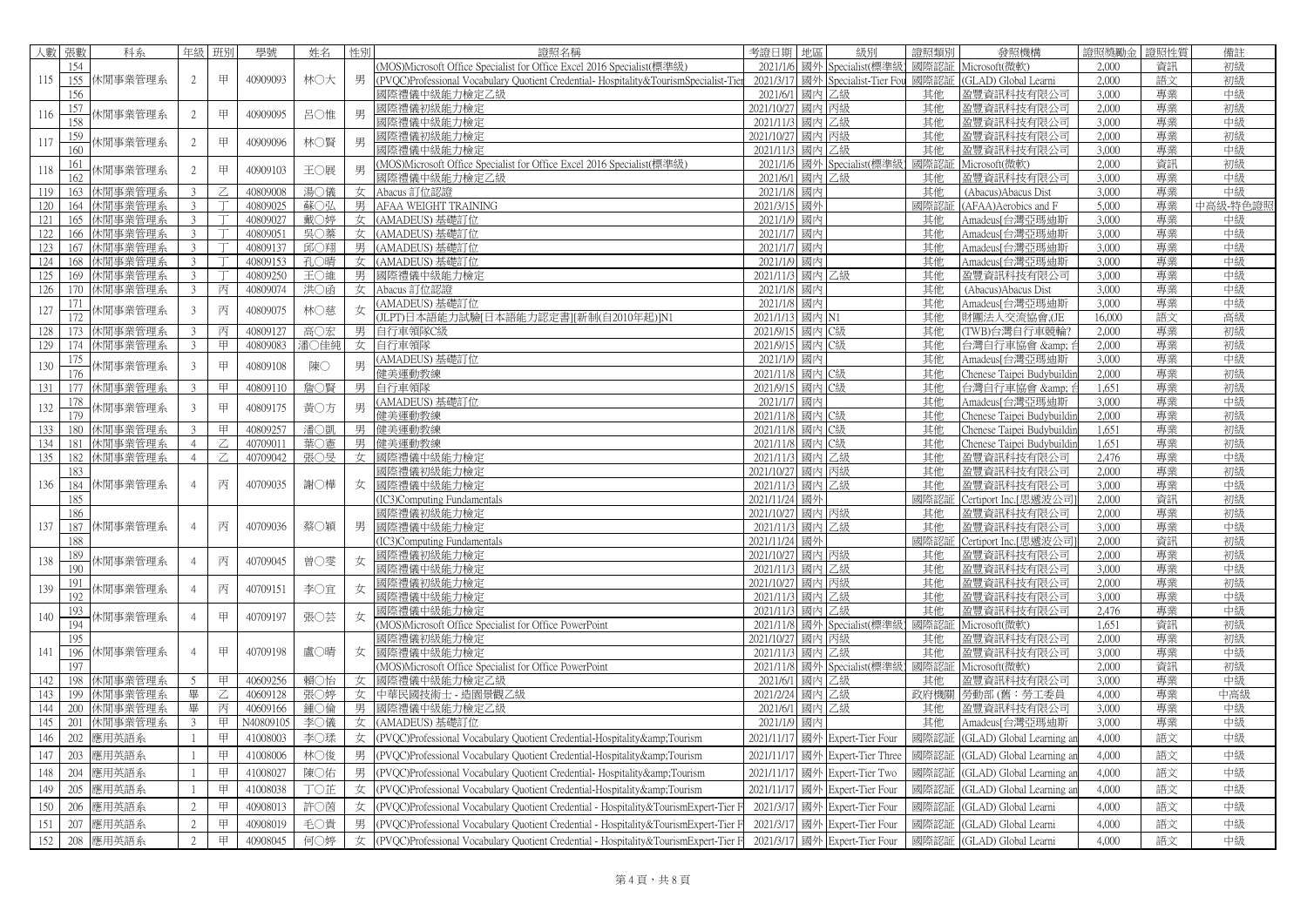| 人數 張數 |     | 科系        | 年級             | 班別                                                                                                                                                                              | 學號       | 姓名  | 性別 | 證照名稱                                                                | 考證日期       | 地區 | 級別                     | 證照類別 | 發照機構                      | 證照獎勵金 | 證照性質 | 備註 |
|-------|-----|-----------|----------------|---------------------------------------------------------------------------------------------------------------------------------------------------------------------------------|----------|-----|----|---------------------------------------------------------------------|------------|----|------------------------|------|---------------------------|-------|------|----|
| 153   | 209 | 餐旅管理系     | $\overline{1}$ | Z                                                                                                                                                                               | 41018018 | 王〇義 |    | 男 (MOS)Microsoft Office Specialist for Office PowerPoint            | 2021/12/13 |    | 國外 Specialist(標準       |      | 國際認証 Microsoft(微軟)        | 1,651 | 資訊   | 初級 |
| 154   |     | 210 餐旅管理系 |                | Z                                                                                                                                                                               | 41018035 | 賴○晴 | 女  | (MOS) Microsoft Office Specialist for Office PowerPoint             | 2021/12/13 |    | 國外 Specialist(標準       |      | 國際認証 Microsoft(微軟)        | 1,651 | 資訊   | 初級 |
| 155   | 211 | 餐旅管理系     |                | $\mathsf{Z}% _{T}=\mathsf{Z}_{T}\!\left( a,b\right) ,\ \mathsf{Z}_{T}=\mathsf{Z}_{T}\!\left( a,b\right) ,\ \mathsf{Z}_{T}=\mathsf{Z}_{T}\!\left( a,b\right) , \label{eq-qt:Z}%$ | 41018059 | 游○凱 |    | 男 (MOS)Microsoft Office Specialist for Office PowerPoint            | 2021/12/16 |    | 國外 Specialist(標準       |      | 國際認証 Microsoft(微軟)        | 1.651 | 資訊   | 初級 |
| 156   | 212 | 餐旅管理系     |                | Z                                                                                                                                                                               | 41018105 | 何〇宜 | 女  | (MOS)Microsoft Office Specialist for Office PowerPoint              | 2021/12/13 |    | 國外 Specialist(標準       | 國際認証 | Microsoft(微軟)             | 1,651 | 資訊   | 初級 |
| 157   |     | 213 餐旅管理系 | $\overline{1}$ | 丙                                                                                                                                                                               | 41018023 | 嚴○華 |    | 女 (MOS)Microsoft Office Specialist for Office PowerPoint            | 2021/12/23 |    | 國外 Specialist(標準       |      | 國際認証 Microsoft(微軟)        | 1,651 | 資訊   | 初級 |
| 158   |     | 214 餐旅管理系 |                | 丙                                                                                                                                                                               | 41018027 | 陳〇妮 | 女  | (MOS) Microsoft Office Specialist for Office PowerPoint             | 2021/12/16 |    | 國外 Specialist(標準       |      | 國際認証 Microsoft(微軟)        | 1,651 | 資訊   | 初級 |
| 159   | 215 | 餐旅管理系     |                | 丙                                                                                                                                                                               | 41018031 | 劉○鉉 |    | 男 (MOS)Microsoft Office Specialist for Office PowerPoint            | 2021/12/16 |    | 國外 Specialist(標準       | 國際認証 | Microsoft(微軟)             | 1,651 | 資訊   | 初級 |
| 160   |     | 216 餐旅管理系 |                | 丙                                                                                                                                                                               | 41018127 | 王〇龍 |    | 男 (MOS)Microsoft Office Specialist for Office PowerPoint            | 2021/12/16 |    | 國外 Specialist(標準       | 國際認証 | Microsoft(微軟)             | 1,651 | 資訊   | 初級 |
| 161   | 217 | 餐旅管理系     |                | 丙                                                                                                                                                                               | 41018130 | 黃〇凱 |    | 男 (MOS)Microsoft Office Specialist for Office PowerPoint            | 2021/12/16 |    | 國外 Specialist(標準       | 國際認証 | Microsoft(微軟)             | 1,651 | 資訊   | 初級 |
| 162   |     | 218 餐旅管理系 |                | 甲                                                                                                                                                                               | 40718047 | 楊○銘 | 男  | (MOS)Microsoft Office Specialist for Office PowerPoint              | 2021/12/13 |    | 國外 Specialist(標準       |      | 國際認証 Microsoft(微軟)        | 1,651 | 資訊   | 初級 |
| 163   | 219 | 餐旅管理系     |                | 甲                                                                                                                                                                               | 41018007 | 李〇餘 |    | 女 (MOS)Microsoft Office Specialist for Office PowerPoint            | 2021/12/13 |    | 國外 Specialist(標準       |      | 國際認証 Microsoft(微軟)        | 1,651 | 資訊   | 初級 |
| 164   | 220 | 餐旅管理系     |                | 甲                                                                                                                                                                               | 41018020 | 劉○秀 |    | 女 (MOS)Microsoft Office Specialist for Office PowerPoint            | 2021/12/13 |    | 國外 Specialist(標準       | 國際認証 | Microsoft(微軟)             | 1,651 | 資訊   | 初級 |
| 165   | 221 | 餐旅管理系     | -1             | 甲                                                                                                                                                                               | 41018073 | 蕭○妮 |    | 女 (MOS)Microsoft Office Specialist for Office PowerPoint            | 2021/12/13 |    | 國外 Specialist(標準       |      | 國際認証 Microsoft(微軟)        | 1,651 | 資訊   | 初級 |
| 166   | 222 | 餐旅管理系     |                | 甲                                                                                                                                                                               | 41018082 | 吳○馨 | 女  | (MOS)Microsoft Office Specialist for Office PowerPoint              | 2021/12/13 |    | 國外 Specialist(標準       | 國際認証 | Microsoft(微軟)             | 1,651 | 資訊   | 初級 |
| 167   |     | 223 餐旅管理系 |                | 甲                                                                                                                                                                               | 41018083 | 林○瑄 |    | 女 (MOS)Microsoft Office Specialist for Office PowerPoint            | 2021/12/13 |    | 國外 Specialist(標準       | 國際認証 | Microsoft(微軟)             | 1,651 | 資訊   | 初級 |
| 168   |     | 224 餐旅管理系 |                | 甲                                                                                                                                                                               | 41018123 | 潘○荃 |    | 男 (MOS)Microsoft Office Specialist for Office PowerPoint            | 2021/12/13 |    | 國外 Specialist(標準       |      | 國際認証 Microsoft(微軟)        | 1,651 | 資訊   | 初級 |
| 169   | 225 | 餐旅管理系     | $\overline{2}$ | Ζ                                                                                                                                                                               | 40918001 | 陳○琦 | 女  | 中華民國技術士 - 中餐烹調 - 葷食丙級                                               | 2021/4/18  | 國內 | 丙級                     |      | 政府機關 勞工委員會                | 2,000 | 專業   | 初級 |
|       | 226 |           |                |                                                                                                                                                                                 |          |     |    | PVQC)English Vocabulary Quotient in CulinarySpecialist-Tier Three   | 2021/4/14  |    | 國外 Specialist-Tier Thr | 國際認証 | (GLAD) Global Learni      | 2,000 | 語文   | 初級 |
| 170   |     | 227 餐旅管理系 | 2              | Z                                                                                                                                                                               | 40918004 | 余〇柔 |    | 女 中華民國技術士 - 中餐烹調 - 葷食丙級                                             | 2021/4/18  | 國內 | 丙級                     | 政府機關 | 勞工委員會                     | 2,000 | 專業   | 初級 |
| 171   | 228 | 餐旅管理系     | 2              | Z                                                                                                                                                                               | 40918005 | 李〇彰 |    | 男 (PVQC)English Vocabulary Quotient in CulinarySpecialist-Tier Two  | 2021/4/14  |    | 國外 Specialist-Tier Tw  | 國際認証 | (GLAD) Global Learni      | 2,000 | 語文   | 初級 |
| 172   |     | 229 餐旅管理系 | 2              | Z                                                                                                                                                                               | 40918023 | 何○霖 |    | 男 (PVQC)English Vocabulary Quotient in CulinarySpecialist-Tier Two  | 2021/3/17  |    | 國外 Specialist-Tier Two | 國際認証 | (GLAD) Global Learni      | 2,000 | 語文   | 初級 |
| 173   | 230 | 餐旅管理系     | $\overline{2}$ | Z                                                                                                                                                                               | 40918031 | 陳〇甄 | 女  | 中華民國技術士 - 中式麵食加工 - 酥(油)皮&糕(漿)皮類丙級                                   | 2021/3/27  | 國內 | 丙級                     |      | 政府機關  勞工委員會               | 2,000 | 專業   | 初級 |
|       | 231 |           |                |                                                                                                                                                                                 |          |     |    | PVQC)English Vocabulary Quotient in CulinarySpecialist-Tier Four    | 2021/3/17  | 國外 | Specialist-Tier Fo     | 國際認証 | (GLAD) Global Learni      | 2,000 | 語文   | 初級 |
| 174   |     | 232 餐旅管理系 | 2              | $\mathsf{Z}% _{T}=\mathsf{Z}_{T}\!\left( a,b\right) ,\ \mathsf{Z}_{T}=\mathsf{Z}_{T}\!\left( a,b\right) ,$                                                                      | 40918046 | 鄭○昇 |    | 男 (PVQC)English Vocabulary Quotient in CulinarySpecialist-Tier Four | 2021/3/17  |    | 國外 Specialist-Tier Fo  | 國際認証 | (GLAD) Global Learni      | 2,000 | 語文   | 初級 |
| 175   |     | 233 餐旅管理系 | 2              | Z                                                                                                                                                                               | 40918048 | 曹○濬 | 男  | (PVQC)English Vocabulary Quotient in CulinarySpecialist-Tier Four   | 2021/3/11  | 國外 | Specialist-Tier Fou    | 國際認証 | (GLAD) Global Learni      | 2,000 | 語文   | 初級 |
| 176   | 234 | 餐旅管理系     | $\overline{2}$ | Z                                                                                                                                                                               | 40918056 | 楊○瑄 | 女  | PVQC)English Vocabulary Quotient in CulinarySpecialist-Tier Four    | 2021/3/17  |    | 國外 Specialist-Tier Fou | 國際認証 | (GLAD) Global Learni      | 2,000 | 語文   | 初級 |
|       | 235 |           |                |                                                                                                                                                                                 |          |     |    | 中華民國技術士 - 中式麵食加工 - 酥 (油) 皮&糕 (漿) 皮類丙級                               | 2021/3/28  | 國內 | 丙級                     | 政府機關 | 勞工委員會                     | 2,000 | 專業   | 初級 |
|       | 236 |           |                |                                                                                                                                                                                 |          |     |    | 中華民國技術士 - 中式麵食加工 - 酥(油)皮&糕(漿)皮類丙級                                   | 2021/3/27  |    | 國內丙級                   |      | 政府機關   勞工委員會              | 2,000 | 專業   | 初級 |
| 177   |     | 237 餐旅管理系 | $\overline{2}$ | $\mathsf{Z}% _{T}=\mathsf{Z}_{T}\!\left( a,b\right) ,\ \mathsf{Z}_{T}=\mathsf{Z}_{T}\!\left( a,b\right) ,\ \mathsf{Z}_{T}=\mathsf{Z}_{T}\!\left( a,b\right) , \label{eq-qt:Z}%$ | 40918074 | 楊○妮 | 女  | 中華民國技術士 - 中餐烹調 - 葷食丙級                                               | 2021/4/18  |    | 國內 丙級                  | 政府機關 | 勞工委員會                     | 2,000 | 專業   | 初級 |
|       | 238 |           |                |                                                                                                                                                                                 |          |     |    | (PVQC)English Vocabulary Quotient in CulinarySpecialist-Tier Two    | 2021/3/17  |    | 國外 Specialist-Tier Tw  | 國際認証 | (GLAD) Global Learni      | 2,000 | 語文   | 初級 |
|       | 239 |           |                |                                                                                                                                                                                 |          |     |    | 中華民國技術士 - 中式麵食加工 - 酥(油)皮&糕(漿)皮類丙級                                   | 2021/3/27  | 國內 | 丙級                     | 政府機關 | 勞工委員會                     | 2,000 | 專業   | 初級 |
| 178   | 240 | 餐旅管理系     | 2              | 甲                                                                                                                                                                               | 40918030 | 陳〇貞 | 女  | (PVQC)English Vocabulary Quotient in CulinarySpecialist-Tier Four   | 2021/3/17  |    | 國外 Specialist-Tier Fou | 國際認証 | (GLAD) Global Learni      | 2,000 | 語文   | 初級 |
|       | 241 |           |                |                                                                                                                                                                                 |          |     |    | 旅館管理專業人員認證                                                          | 2021/12/18 | 國内 | 銀階                     | 其他   | 中華民國旅館經理人協會               | 1,651 | 專業   | 初級 |
| 179   | 242 | 餐旅管理系     | $\overline{2}$ | 甲                                                                                                                                                                               | 40918051 | 王〇榮 | 男  | (PVQC) English Vocabulary Quotient in Culinary Specialist-Tier Four | 2021/3/17  |    | 國外 Specialist-Tier Fc  | 國際認証 | (GLAD) Global Learni      | 2,000 | 語文   | 初級 |
|       | 243 |           |                |                                                                                                                                                                                 |          |     |    | (PVQC)English Vocabulary Quotient in CulinarySpecialist-Tier Four   | 2021/3/17  |    | 國外 Specialist-Tier Fou | 國際認証 | (GLAD) Global Learni      | 2,000 | 語文   | 初級 |
| 180   |     | 244 餐旅管理系 | $\overline{2}$ | 甲                                                                                                                                                                               | 40918078 | 沈〇翰 |    | 男  中華民國技術士 - 烘焙食品 - 蛋糕&西點丙級                                         | 2021/4/26  | 國內 | 丙級                     | 政府機關 | 勞工委員會                     | 2,000 | 專業   | 初級 |
|       | 245 |           |                |                                                                                                                                                                                 |          |     |    | (PVOC)English Vocabulary Quotient in Culinary                       | 2021/11/17 |    | 國外 Expert-Tier Four    | 國際認証 | (GLAD) Global Learning ar | 4,000 | 語文   | 中級 |
| 181   | 246 | 餐旅管理系     | $\overline{2}$ | 甲                                                                                                                                                                               | 40918081 | 張〇  | 女  | (PVQC)English Vocabulary Quotient in CulinarySpecialist-Tier Three  | 2021/3/17  |    | 國外 Specialist-Tier Thi | 國際認証 | (GLAD) Global Learni      | 2,000 | 語文   | 初級 |
|       | 247 |           |                |                                                                                                                                                                                 |          |     |    | 中華民國技術士 - 烘焙食品 - 蛋糕&西點丙級                                            | 2021/4/26  | 國內 | 丙級                     |      | 政府機關  勞工委員會               | 2,000 | 專業   | 初級 |
| 182   | 248 | 餐旅管理系     | $\overline{2}$ | 甲                                                                                                                                                                               | 40918086 | 林〇云 | 女  | (PVQC)English Vocabulary Quotient in CulinarySpecialist-Tier Three  | 2021/3/17  |    | 國外 Specialist-Tier Thr | 國際認証 | (GLAD) Global Learni      | 2,000 | 語文   | 初級 |
|       | 249 |           |                |                                                                                                                                                                                 |          |     |    | 中華民國技術士 - 中式麵食加工 - 發麵類                                              | 2021/8/17  | 國內 | 丙級                     | 政府機關 | 勞工委員會                     | 2.000 | 專業   | 初級 |
| 183   | 250 | 餐旅管理系     | $\mathbf{3}$   | Z                                                                                                                                                                               | 40818073 | 陳〇文 | 男  | 中華民國技術士 - 中餐烹調 - 葷食丙級                                               | 2021/4/18  | 國內 | 丙級                     |      | 政府機關  勞工委員會               | 2,000 | 專業   | 初級 |
| 184   | 251 | 餐旅管理系     | $\mathcal{E}$  | 丙                                                                                                                                                                               | 40818156 | 黃○彰 |    | 男  中華民國技術士 - 烘焙食品 - 餅乾丙級                                            | 2021/5/5   | 國內 | 丙級                     |      | 政府機關  勞工委員會               | 2,000 | 專業   | 初級 |
| 185   | 252 | 餐旅管理系     | $\mathfrak{Z}$ | 甲                                                                                                                                                                               | 40818054 | 林○磊 | 男  | 中華民國技術士 - 中式麵食加工 - 發麵類                                              | 2021/8/17  | 國內 | 丙級                     |      | 政府機關   勞工委員會              | 2,000 | 專業   | 初級 |
|       | 253 |           |                |                                                                                                                                                                                 |          |     |    | 中華民國技術士 - 烘焙食品 - 西點                                                 | 2021/9/16  | 國內 | 丙級                     |      | 政府機關 勞工委員會                | 2.000 | 專業   | 初級 |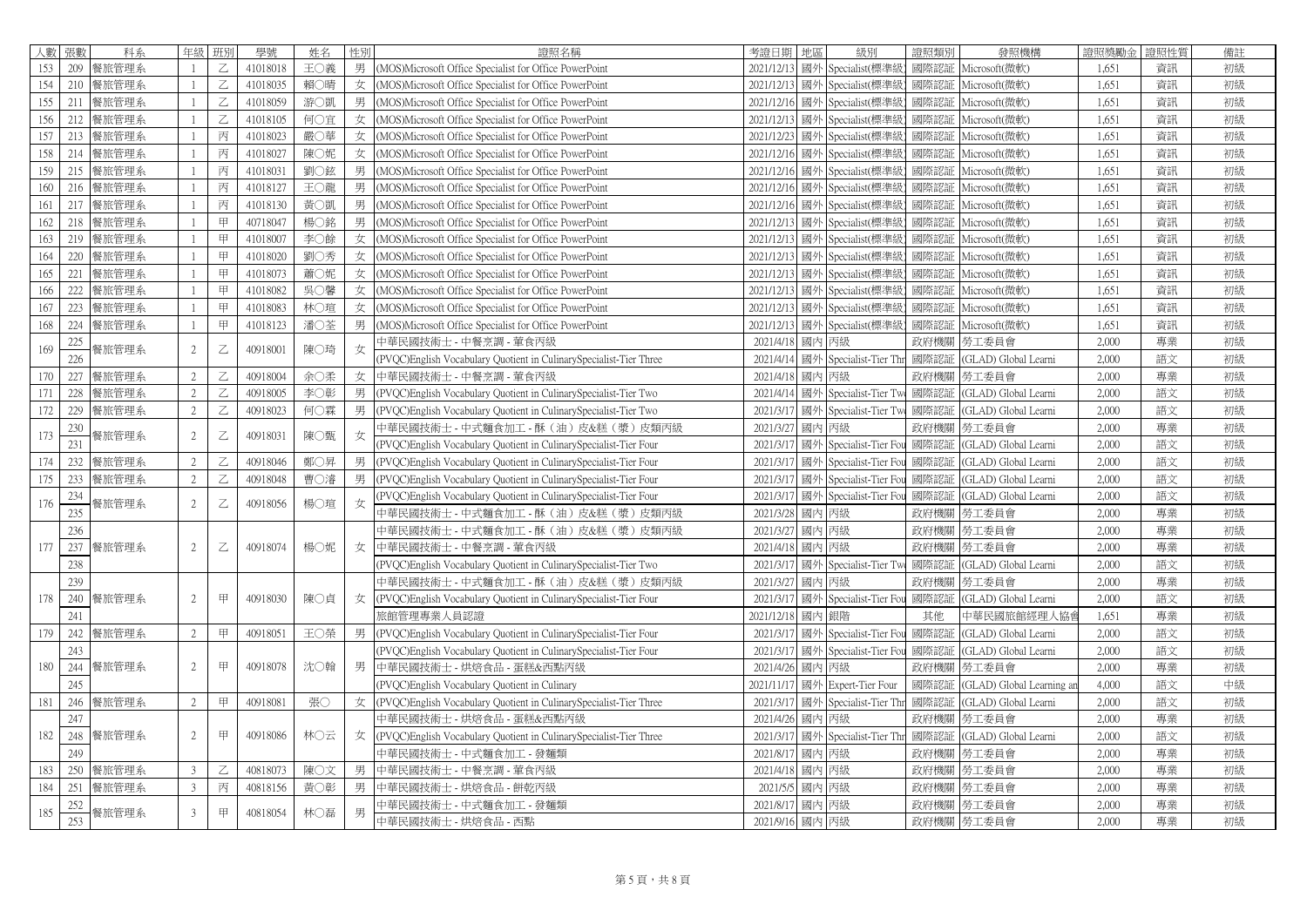| 人數         | 張數              | 科系                    | 年級             | 班別            | 學號                   | 姓名         | 性別 | 證照名稱                                                                                                                                              | 考證日期                    | 地區 | 級別                                        | 證照類別         | 發照機構                                  | 證照獎勵金          | <b>銀性質</b> | 備註       |
|------------|-----------------|-----------------------|----------------|---------------|----------------------|------------|----|---------------------------------------------------------------------------------------------------------------------------------------------------|-------------------------|----|-------------------------------------------|--------------|---------------------------------------|----------------|------------|----------|
|            | 254             |                       |                |               |                      |            |    | 中華民國技術士 - 中餐烹調 - 葷食丙級                                                                                                                             | 2021/4/18               | 國內 | 丙級                                        | 政府機關         | 勞工委員會                                 | 2,000          | 專業         | 初級       |
| 186        | 255             | 餐旅管理系                 | 3              | 甲             | 40818057             | 郭○鴻        | 女  | 中華民國技術士 - 烘焙食品 - 蛋糕&西點丙級                                                                                                                          | 2021/4/26               | 國內 | 丙級                                        | 政府機關         | 勞工委員會                                 | 2,000          | 專業         | 初級       |
|            |                 |                       |                |               |                      |            | 女  |                                                                                                                                                   |                         |    | 乙級                                        |              |                                       | 2,000          | 專業         |          |
| 187        | 256             | 餐旅管理系                 | 畢              | 丙             | 40618090             | 林○潔        |    | 國際禮儀接待員乙級                                                                                                                                         | 2021/6/20               | 國內 |                                           | 其他           | SSO)Sinica Standard                   |                |            | 初級       |
| 188        | 257             | 餐旅管理系                 | 畢              | 甲             | 40618128             | 洪○淞        | 男  | 餐飲採購與供應管理師                                                                                                                                        | 2021/3/11               | 國內 |                                           | 其他           | (HACCP)The Chinese H                  | 2,000          | 專業         | 初級       |
| 189        | 258             | 表演藝術系                 | $\overline{2}$ | 甲             | 40924011             | 羅〇蓁        | 女  | Business Application Professionals Certification-Essential Level in Documents 核心能                                                                 | 2021/11/11              |    | 國外 初級                                     | 國際認          | (GLAD) Global Learning an             | 1.651          | 資訊         | 初級       |
| 190        | 259             | 長演藝術系                 | $\overline{2}$ | 甲             | 40924029             | 田○婷        | 女  | PVOC)Professional Vocabulary Ouotient Credential-Hospitality&TourismSpecialist-Tie                                                                | 2021/3/17               |    | 國外 Specialist-Tier Fou                    | 國際認証         | (GLAD) Global Learni                  | 2.000          | 語文         | 初級       |
|            | 260             |                       |                |               |                      |            |    | Business Application Professionals Certification-Essential Level in Documents 核心能力                                                                | 2021/11/12              |    | 國外 初級                                     | 國際認          | (GLAD) Global Learning ar             | 1,651          | 資訊         | 初級       |
| 191        | 261             | 表演藝術系                 | 2              | 甲             | 40924047             | 何○穎        | 女  | Business Application Professionals Certification-Essential Level in Documents 核心能力                                                                | 2021/11/19              |    | 國外 初級                                     | 國際認          | (GLAD) Global Learning ar             | 1.651          | 資訊         | 初級       |
| 192        | 262             | 表演藝術系                 | 2              | 甲             | 40924053             | 何○妤        |    | 女 Business Application Professionals Certification-Essential Level in Documents 核心能力                                                              | 2021/11/19 國外 初級        |    |                                           | 國際認          | (GLAD) Global Learning an             | 1,651          | 資訊         | 初級       |
| 193        | 263             | 表演藝術系                 | 2              | 甲             | 40924075             | 王〇梓        |    | 男 Business Application Professionals Certification-Essential Level in Documents 核心能力                                                              | 2021/11/19              |    | 國外 初級                                     | 國際認証         | (GLAD) Global Learning an             | 1.651          | 資訊         | 初級       |
| 194        | 264             | 表演藝術系                 | 2              | 甲             | 40924085             | 陳○楚華       |    | 男 Business Application Professionals Certification-Essential Level in Documents 核心能力                                                              | 2021/11/1               | 國外 | 初級                                        | 國際認          | (GLAD) Global Learning ar             | 1.651          | 資訊         | 初級       |
| 195        | 265             | 表演藝術系                 | 2              | 甲             | 40924202             | 郭○瑄        |    | 女 Business Application Professionals Certification-Essential Level in Documents 核心能力                                                              | 2021/11/12              |    | 國外 初級                                     | 國際認証         | (GLAD) Global Learning an             | 1.651<br>2.000 | 資訊         | 初級       |
| 196        | 266             | 數位媒體設計系               |                | $Z_{\rm L}$   | 41020015             | 林○倫        |    | 女   (MOS)Microsoft Office Specialist for Office PowerPoint                                                                                        | 2021/11/11              | 國外 | Specialist(標準級                            | 國際認証         | Microsoft(微軟)                         | 2.000          | 資訊         | 初級       |
| 197        | 267             | 數位媒體設計系               | $\overline{1}$ | Z.            | 41020056             | 劉〇盈        |    | 女 (MOS)Microsoft Office Specialist for Office PowerPoint                                                                                          | 2021/11/11              |    | 國外 Specialist(標準                          | 國際認証         | Microsoft(微軟)                         |                | 資訊         | 初級       |
| 198<br>199 | 268<br>269      | 數位媒體設計系<br>數位媒體設計系    |                | Z.<br>甲       | 41020061<br>40920004 | 高〇芯<br>顧〇瑄 |    | 女   (MOS)Microsoft Office Specialist for Office PowerPoint                                                                                        | 2021/11/11<br>2021/3/17 |    | 國外 Specialist(標準<br>國外 Specialist-Tier Tw | 國際認証<br>國際認証 | Microsoft(微軟)<br>(GLAD) Global Learni | 2,000<br>2.000 | 資訊<br>語文   | 初級<br>初級 |
| 200        | 270             | 數位媒體設計系               |                | 甲             | 41020009             | 許○妮        | 女  | 女 (PVQC)English Vocabulary Quotient in Digital Multimedia and DesignSpecialist-Tier Tw<br>(MOS) Microsoft Office Specialist for Office PowerPoint | 2021/10/18              | 國外 | Specialist(標準                             |              | 國際認証   Microsoft(微軟)                  | 2,000          | 資訊         | 初級       |
| 201        | 271             | 數位媒體設計系               |                | 甲             | 41020031             | 蕭〇         | 女  |                                                                                                                                                   | 2021/10/18              |    | Specialist(標準                             | 國際認証         | Microsoft(微軟)                         | 2,000          | 資訊         | 初級       |
| 202        | 272             | 數位媒體設計系               | -1             | 甲             | 41020037             | 彭〇美        | 女  | (MOS)Microsoft Office Specialist for Office PowerPoint<br>(MOS)Microsoft Office Specialist for Office PowerPoint                                  | 2021/10/18              | 國外 | 國外 Specialist(標準                          | 國際認証         | Microsoft(微軟)                         | 2.000          | 資訊         | 初級       |
| 203        | 273             | 數位媒體設計系               |                | 甲             | 41020038             | 劉○嬨        | 女  | (MOS) Microsoft Office Specialist for Office PowerPoint                                                                                           | 2021/10/18              | 國外 | Specialist(標準級                            | 國際認証         | Microsoft(微軟)                         | 1.651          | 資訊         | 初級       |
|            | 274             |                       |                |               |                      |            |    | (MOS)Microsoft Office Specialist for Office PowerPoint                                                                                            | 2021/10/18              |    | 國外 Specialist(標準                          | 國際認証         | Microsoft(微軟)                         | 2,000          | 資訊         | 初級       |
| 204        | 275             | <mark>数位媒體設計</mark> 系 |                | 甲             | 41020068             | 董〇宏        | 男  | PVOC)English Vocabulary Quotient in Digital Multimedia and Design                                                                                 | 2021/11/17              |    | 國外 Expert-Tier Three                      | 國際認証         | (GLAD) Global Learning an             | 4,000          | 語文         | 中級       |
| 205        | 276             | 數位媒體設計系               | 2              | Z.            | 40920019             | 陳○蓉        | 女  | Adobe Certified Associate in Visual Design using Adobe Photoshop CC                                                                               | 2021/12/25              | 國外 |                                           | 國際認証         | Adobe Systems                         | 2.476          | 專業         | 中級       |
| 206        | 277             | 數位媒體設計系               | 2              | $\mathsf{Z}$  | 40920021             | 董○秦        | 女  | Adobe Certified Associate in Visual Design using Adobe Photoshop CC                                                                               | 2021/12/25              | 國外 |                                           | 國際認証         | Adobe Systems                         | 2,476          | 專業         | 中級       |
| 207        | 278             | 数位媒體設計系               | 2              | Z             | 40920026             | 蔡〇真        | 女  | Adobe Certified Associate in Visual Design using Adobe Photoshop CC                                                                               | 2021/12/25              | 國外 |                                           | 國際認証         | Adobe Systems                         | 2.476          | 專業         | 中級       |
| 208        | 279             | 數位媒體設計系               | 2              | Z             | 40920035             | 林○錡        | 女  | Adobe Certified Associate in Visual Design using Adobe Photoshop CC                                                                               | 2021/12/25              | 國外 |                                           | 國際認          | Adobe Systems                         | 2.476          | 專業         | 中級       |
| 209        | 280             | 数位媒體設計系               | 2              | $\mathsf{Z}$  | 40920044             | 顧〇仔        | 女  | Adobe Certified Associate in Visual Design using Adobe Photoshop CC                                                                               | 2021/12/25              | 國外 |                                           | 國際認証         | Adobe Systems                         | 2,476          | 專業         | 中級       |
| 210        | 281             | 数位媒體設計系               | 2              |               | 40920047             | 葉○珠        | 女  | Adobe Certified Associate in Visual Design using Adobe Photoshop CC                                                                               | 2021/12/25              | 國外 |                                           | 國際認          | Adobe Systems                         | 2,476          | 專業         | 中級       |
| 211        | 282             | 數位媒體設計系               | 2              | Z.            | 40920062             | 邱○然        | 男  | (PVQC)English Vocabulary Quotient in Digital Multimedia and DesignSpecialist-Tier Fi                                                              | 2021/3/17               |    | 國外 Specialist-Tier Fi                     | 國際認          | (GLAD) Global Learni                  | 2.000          | 語文         | 初級       |
| 212        | 283             | 数位媒體設計系               | 2              | Z             | 40920078             | 黃○廷        | 男  | (PVOC) English Vocabulary Quotient in Digital Multimedia and DesignSpecialist-Tier Fo                                                             | 2021/3/11               |    | 國外 Specialist-Tier Fou                    | 國際認語         | (GLAD) Global Learni                  | 2,000          | 語文         | 初級       |
| 213        | 284             | 數位媒體設計系               | 2              | 甲             | 40920002             | 林○晴        | 女  | Adobe Certified Associate in Visual Design using Adobe Photoshop CC                                                                               | 2021/12/25              | 國外 |                                           | 國際認証         | Adobe Systems                         | 2.476          | 專業         | 中級       |
| 214        | 285             | 数位媒體設計系               | 2              | 甲             | 40920005             | 許○翊        | 男  | (PVOC) English Vocabulary Quotient in Digital Multimedia and DesignSpecialist-Tier T                                                              | 2021/3/17               | 國外 | Specialist-Tier Tw                        | 國際認証         | (GLAD) Global Learni                  | 2,000          | 語文         | 初級       |
| 215        | 286             | 數位媒體設計系               | 2              | 甲             | 40920008             | 樊○榕        | 女  | (PVQC)English Vocabulary Quotient in Digital Multimedia and DesignSpecialist-Tier Fo                                                              | 2021/4/14               |    | 國外 Specialist-Tier Fou                    | 國際認証         | (GLAD) Global Learni                  | 2,000          | 語文         | 初級       |
| 216        | 287             | 数位媒體設計系               | $\overline{2}$ | 甲             | 40920020             | 陳〇玄        | 女  | (PVQC)English Vocabulary Quotient in Digital Multimedia and DesignSpecialist-Tier Fo                                                              | 2021/3/17               |    | 國外 Specialist-Tier Fou                    | 國際認証         | (GLAD) Global Learni                  | 2.000          | 語文         | 初級       |
| 217        | 288             | 数位媒體設計系               | 2              | 甲             | 40920038             | 柯○晴        |    | $\overline{\mathcal{L}}$ (PVOC) English Vocabulary Quotient in Digital Multimedia and DesignSpecialist-Tier Th                                    | 2021/3/17               |    | 國外 Specialist-Tier Thr                    | 國際認          | (GLAD) Global Learni                  | 2,000          | 語文         | 初級       |
| 218        | 289             | 數位媒體設計系               | 3              | Z.            | 40820008             | 何○慈        | 女  | Autodesk 3ds Max專業級                                                                                                                               | 2021/1/18               | 國外 | 專業級                                       | 國際認証         | Autodeskl歐特克有限?                       | 5,000          | 專業         | 中高級-特色證  |
| 219        | 290             | 数位媒體設計系               | 3              | Z             | 40820028             | 胡〇穎        | 女  | Autodesk 3ds Max專業級                                                                                                                               | 2021/1/18               | 國外 | 專業級                                       | 國際認証         | Autodesk[歐特克有限?                       | 5,000          | 專業         | 中高級-特色證! |
| 220        | 291             | 數位媒體設計系               | 3              | Z             | 40820048             | 蕭○臻        | 女  | Autodesk 3ds Max專業級                                                                                                                               | 2021/1/18               | 國外 | 專業級                                       | 國際認証         | Autodesk[歐特克有限?                       | 5,000          | 專業         | 中高級-特色證  |
| 221        | 292             | 數位媒體設計系               | $\overline{3}$ | $\mathcal{Z}$ | 40820062             | 邱○嘉        | 男  | Autodesk 3ds Max專業級                                                                                                                               | 2021/1/18               | 國外 | 專業級                                       | 國際認証         | Autodesk[歐特克有限?                       | 5.000          | 專業         | 中高級-特色證  |
| 222        | 293             | 數位媒體設計系               | $\overline{3}$ | Z.            | 40820085             | 金○學        | 男  | Autodesk 3ds Max專業級                                                                                                                               | 2021/1/18               |    | 國外 專業級                                    | 國際認証         | Autodesk「歐特克有限?                       | 5,000          | 專業         | 中高級-特色證  |
| 223        | 294             | 數位媒體設計系               | 3              | 甲             | 40820057             | 邱〇馨        | 女  | Autodesk 3ds Max專業級                                                                                                                               | 2021/1/18               |    | 國外 專業級                                    | 國際認証         | Autodesk[歐特克有限?                       | 5.000          | 專業         | 中高級-特色證  |
| 224        | 295             | 數位媒體設計系               | $\overline{3}$ | 甲             | 40820067             | 黃〇凱        | 男  | Autodesk 3ds Max專業級                                                                                                                               |                         |    | 2021/1/18 國外 專業級                          | 國際認証         | Autodesk[歐特克有限?                       | 5,000          | 專業         | 中高級-特色證! |
| 225        | 296             | 數位媒體設計系               | $\overline{4}$ | Z             | 40720019             | 杜○庭        | 女  | Adobe Certified Associate in Visual Design using Adobe Photoshop CC                                                                               | 2021/12/25              | 國外 |                                           | 國際認証         | Adobe Systems                         | 2.476          | 專業         | 中級       |
| 226        | 297             | 教位媒體設計系               | $\overline{4}$ | 甲             | 40720008             | 陳○緯        | 女  | Adobe Certified Associate in Visual Design using Adobe Photoshop CC                                                                               | 2021/12/25              | 國外 |                                           | 國際認証         | Adobe Systems                         | 2,476          | 專業         | 中級       |
| 227        | 298             | 數位媒體設計系               | 5              | 甲             | 40620113             | 張〇嘉        | 男  | Adobe Certified Associate in Visual Design using Adobe Photoshop CC 2015                                                                          | 2021/57                 | 國外 |                                           | 國際認          | Adobe Systems                         | 3,000          | 專業         | 中級       |
| 228        | 299             | 數位媒體設計系               | 畢              | Z             | 40620002             | 關〇涵        | 女  | Adobe Certified Associate in Visual Design using Adobe Photoshop CC 2015                                                                          | 2021/57                 | 國外 |                                           | 國際認証         | Adobe Systems                         | 3.000          | 專業         | 中級       |
| 229        | 300             | 數位媒體設計系               | 畢              | Z.            | 40620003             | 楊○瑜        | 女  | Adobe Certified Associate in Visual Design using Adobe Photoshop CC 2015                                                                          | 2021/5/                 | 國外 |                                           | 國際認証         | Adobe Systems                         | 3,000          | 專業         | 中級       |
| 230        | 301             | 數位媒體設計系               | 畢              | $Z_{-}$       | 40620070             | 林〇匀        | 女  | Adobe Certified Associate in Visual Design using Adobe Photoshop CC 2015                                                                          | 2021/57                 | 國外 |                                           | 國際認証         | Adobe Systems                         | 3,000          | 專業         | 中級       |
| 231        | 302             | 數位媒體設計系               | 畢              | 甲             | 40620061             | 鄭○謙        | 男  | Autodesk 3ds Max專業級                                                                                                                               | 2021/1/18               |    | 國外 專業級                                    | 國際認証         | Autodesk[歐特克有限?                       | 5,000          | 專業         | 中高級-特色證! |
| 232        | 30 <sup>2</sup> | 數位媒體設計系               | 畢              | 甲             | 40620095             | 洪〇仁        | 男  | Adobe Certified Associate in Visual Design using Adobe Photoshop CC 2015                                                                          | 2021/57                 | 國外 |                                           | 國際認証         | Adobe Systems                         | 3,000          | 專業         | 中級       |
|            | 304             |                       |                |               |                      |            |    | MOS)Microsoft Office Specialist for Office PowerPoint 2016Specialist(標準級)                                                                         | 2021/4/16               |    | 國外 Specialist(標準級                         | 國際認          | Microsoft(微軟)                         | 2.000          | 資訊         | 初級       |
| 233        | 305             | 室内設計系                 |                | 甲             | 41019008             | 賴〇竹        |    | 女 TOC-OA PowerPoint                                                                                                                               | 2021/12/1               |    | 國內 實用級                                    | 其他           | (CSF)Computer Skills Foun             | 1.651          | 資訊         | 初級       |
| 234        | 306             | 室内設計系                 |                | 甲             | 41019018             | 張○助        |    | 男 TOC-OA PowerPoint                                                                                                                               | 2021/12/1               | 國內 | 實用級                                       | 其他           | (CSF)Computer Skills Four             | 1.651          | 資訊         | 初級       |
| 235        | 307             | 室内設計系                 |                | ⊞             | 41019020             | 王〇晞        |    | 男 TOC-OA PowerPoint                                                                                                                               |                         |    | 2021/12/1 國內 實用級                          | 其他           | (CSF)Computer Skills Foun             | 1.651          | 資訊         | 初級       |
| 236        | 308             | 室内設計系                 |                | 甲             | 41019031             | 陳〇西        |    | 女 TOC-OA PowerPoint                                                                                                                               |                         |    | 2021/12/1 國內 實用級                          | 其他           | (CSF)Computer Skills Foun             | 1.651          | 資訊         | 初級       |
| 237        | 309             | 室内設計系                 |                | 甲             | 41019032             | 黃○軒        |    | 男 TOC-OA PowerPoint                                                                                                                               |                         |    | 2021/12/1 國內 實用級                          | 其他           | (CSF)Computer Skills Foun             | 1,651          | 資訊         | 初級       |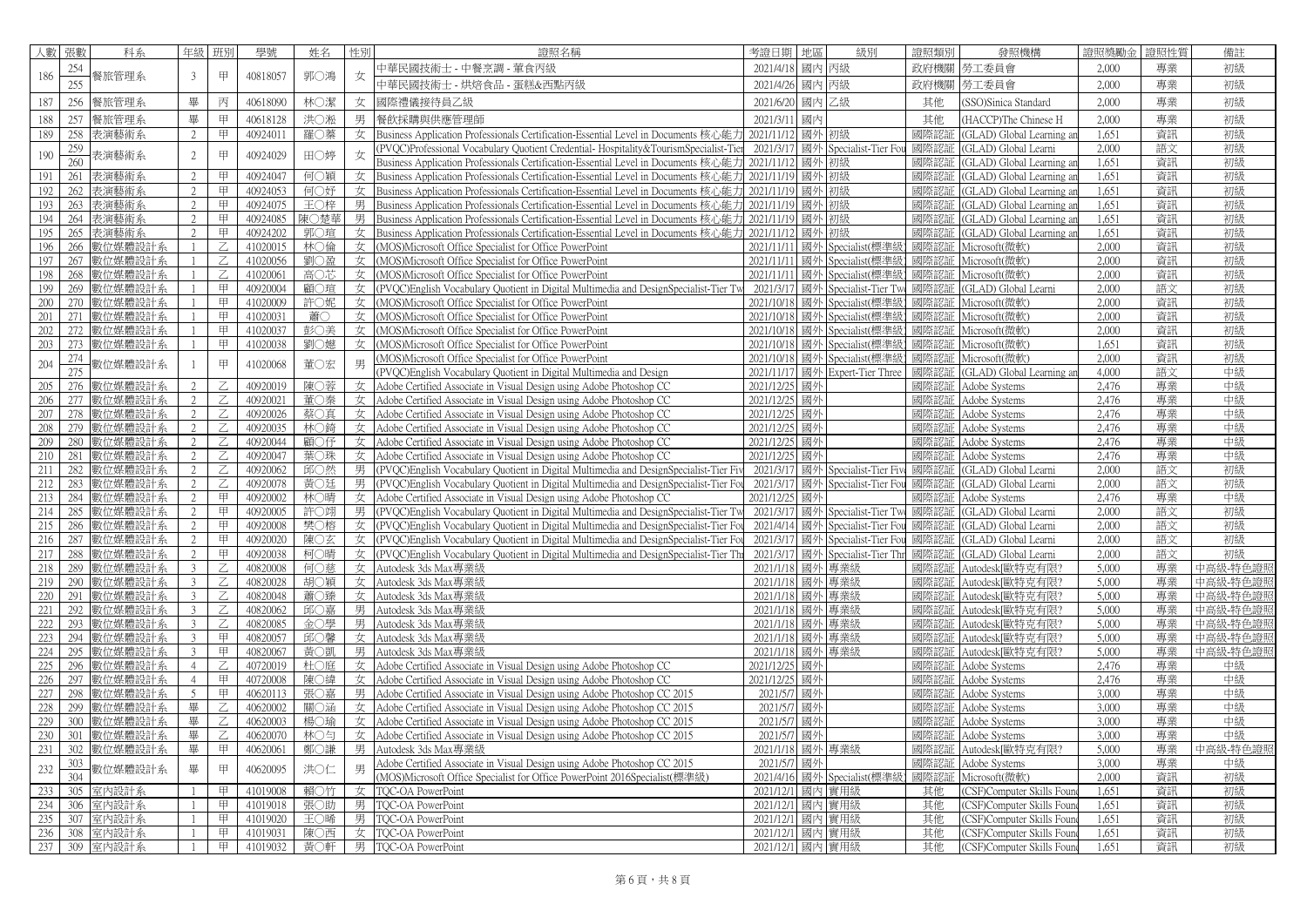| 人數 張數 |     | 科系          | 年級             | 班別                                                                                                                                                                              | 學號       | 姓名  | 性別 | 證照名稱                                                                                | 考證日期       | 地區 | 級別                           | 證照類別 | 發照機構                       | 證照獎勵金 | 證照性質 | 備註       |
|-------|-----|-------------|----------------|---------------------------------------------------------------------------------------------------------------------------------------------------------------------------------|----------|-----|----|-------------------------------------------------------------------------------------|------------|----|------------------------------|------|----------------------------|-------|------|----------|
| 238   | 310 | 室内設計系       | $\overline{1}$ | 甲                                                                                                                                                                               | 41019044 | 曾○葳 |    | 女   TQC-OA PowerPoint                                                               | 2021/12/1  |    | 國內實用級                        | 其他   | (CSF)Computer Skills Foun  | 1,651 | 資訊   | 初級       |
|       | 311 |             |                |                                                                                                                                                                                 |          |     |    | TQC Architectural Design Graphic 建築設計圖學認證                                           | 2021/1/7   | 國內 |                              | 其他   | CSF)Computer Skills        | 2,000 | 專業   | 初級       |
| 239   | 312 | 室内設計系       | 2              | Z                                                                                                                                                                               | 40919003 | 林○恩 | 男  | Autodesk Certified User: AutoCAD                                                    | 2021/12/29 | 國外 |                              | 國際認証 | Autodesk[歐特克有限公司           | 4.125 | 專業   | 中高級-特色證  |
|       | 313 |             |                |                                                                                                                                                                                 |          |     |    | TQC Architectural Design Graphic 建築設計圖學認證                                           | 2021/1/7   | 國內 |                              | 其他   | CSF)Computer Skills        | 2,000 | 專業   | 初級       |
| 240   | 314 | 室内設計系       | $\overline{2}$ | Z                                                                                                                                                                               | 40919006 | 江〇秦 | 女  | 中華民國技術士 - 建築製圖應用-手繪圖                                                                | 2021/10/30 | 國內 | 丙級                           | 政府機關 | 勞工委員會                      | 2,000 | 專業   | 初級       |
|       | 315 |             |                |                                                                                                                                                                                 |          |     |    | TQC Architectural Design Graphic 建築設計圖學認證                                           | 2021/1/7   | 國內 |                              | 其他   | CSF)Computer Skills        | 2.000 | 專業   | 初級       |
| 241   |     | 316 室内設計系   | $\overline{2}$ | $\mathsf{Z}% _{T}=\mathsf{Z}_{T}\!\left( a,b\right) ,\ \mathsf{Z}_{T}=\mathsf{Z}_{T}\!\left( a,b\right) ,$                                                                      | 40919007 | 林○潔 | 女  | 中華民國技術士 - 建築製圖應用-手繪圖                                                                | 2021/10/30 |    | 國內 丙級                        | 政府機關 | 勞工委員會                      | 2,000 | 專業   | 初級       |
|       | 317 |             |                |                                                                                                                                                                                 |          |     |    | Autodesk Certified User: AutoCAD                                                    | 2021/12/29 | 國外 |                              | 國際認  | Autodesk[歐特克有限公i           | 4.125 | 專業   | 中高級-特色證  |
| 242   | 318 | 室内設計系       | 2              |                                                                                                                                                                                 | 40919021 | 張○焱 | 男  | TQC Architectural Design Graphic 建築設計圖學認證                                           | 2021/1/7   | 國內 |                              | 其他   | CSF)Computer Skills        | 2,000 | 專業   | 初級       |
| 243   | 319 | 室内設計系       | 2              | Z.                                                                                                                                                                              | 40919022 | 呂○聲 | 男  | TOC Architectural Design Graphic 建築設計圖學認證                                           | 2021/1/7   | 國內 |                              | 其他   | CSF)Computer Skills        | 2,000 | 專業   | 初級       |
|       | 320 |             |                |                                                                                                                                                                                 |          |     |    | TQC Architectural Design Graphic 建築設計圖學認證                                           | 2021/17    | 國內 |                              | 其他   | CSF)Computer Skills        | 2,000 | 專業   | 初級       |
| 244   | 321 | 室内設計系       | $\overline{2}$ | Z                                                                                                                                                                               | 40919031 | 王〇莉 | 女  | PVOC)Professional Vocabulary Quotient Credential-Hospitality&TourismSpecialist-Tie  | 2021/4/14  |    | 國外 Specialist-Tier Tw        | 國際認  | GLAD) Global Learni        | 2,000 | 語文   | 初級       |
|       | 322 |             |                |                                                                                                                                                                                 |          |     |    | TQC Architectural Design Graphic 建築設計圖學認證                                           | 2021/1/7   | 國內 |                              | 其他   | CSF)Computer Skills        | 2.000 | 專業   | 初級       |
|       | 323 |             |                |                                                                                                                                                                                 |          |     |    | PVQC)Professional Vocabulary Quotient Credential-Hospitality&TourismSpecialist-Tie  | 2021/4/14  |    | 國外 Specialist-Tier Thr       | 國際認証 | (GLAD) Global Learni       | 2,000 | 語文   | 初級       |
| 245   | 324 | 室内設計系       | $\overline{2}$ | $\mathbb Z$                                                                                                                                                                     | 40919046 | 劉〇柔 | 女  | 中華民國技術士 - 建築製圖應用-手繪圖                                                                | 2021/10/30 | 國內 | 丙級                           | 政府機關 | 勞工委員會                      | 2,000 | 專業   | 初級       |
|       | 325 |             |                |                                                                                                                                                                                 |          |     |    | Autodesk Certified User: AutoCAD                                                    | 2021/12/29 | 國外 |                              | 國際認証 | Autodesk[歐特克有限公i           | 4,125 | 專業   | 中高級-特色證  |
|       | 326 |             |                |                                                                                                                                                                                 |          |     |    | TOC Architectural Design Graphic 建築設計圖學認證                                           | 2021/1/7   | 國內 |                              | 其他   | CSF)Computer Skills        | 2,000 | 專業   | 初級       |
| 246   | 327 | 室内設計系       | $\overline{2}$ | $\mathsf{Z}% _{T}=\mathsf{Z}_{T}\!\left( a,b\right) ,\ \mathsf{Z}_{T}=\mathsf{Z}_{T}\!\left( a,b\right) ,$                                                                      | 40919075 | 彭○庭 |    | Autodesk Certified User: AutoCAD                                                    | 2021/12/29 | 國外 |                              | 國際認  | Autodesk[歐特克有限公i           | 4,125 | 專業   | 中高級-特色證  |
| 247   | 328 | 室内設計系       | 2              | 甲                                                                                                                                                                               | 40919030 | 施〇龍 | 男  | TOC Architectural Design Graphic 建築設計圖學認證                                           | 2021/1/7   | 國內 |                              | 其他   | <b>CSF)Computer Skills</b> | 2,000 | 專業   | 初級       |
| 248   |     | 329 室内設計系   | 2              | 甲                                                                                                                                                                               | 40919037 | 楊〇芝 |    | 女   TQC Architectural Design Graphic 建築設計圖學認證                                       | 2021/1/7   | 國內 |                              | 其他   | CSF)Computer Skills        | 2.000 | 專業   | 初級       |
|       | 330 |             |                |                                                                                                                                                                                 |          |     |    | TQC Architectural Design Graphic 建築設計圖學認證                                           | 2021/1/    | 國內 |                              | 其他   | CSF)Computer Skills        | 2,000 | 專業   | 初級       |
|       | 331 |             |                |                                                                                                                                                                                 |          |     |    | (PVOC)Professional Vocabulary Quotient Credential-Hospitality&Tourism               | 2021/3/17  |    | 國外 Specialist-Tier Five      | 國際認  | GLAD) Global Learning ar   | 2,000 | 語文   | 初級       |
| 249   |     | 332 室内設計系   | $\overline{2}$ | 甲                                                                                                                                                                               | 40919060 | 錢○臻 | 男  | 中華民國技術士 - 建築製圖應用-手繪圖                                                                | 2021/10/30 | 國內 | 丙級                           | 政府機關 | 勞工委員會                      | 2,000 | 專業   | 初級       |
|       | 333 |             |                |                                                                                                                                                                                 |          |     |    | (PVOC)Professional Vocabulary Quotient Credential-Hospitality&Tourism               | 2021/11/17 | 國外 | Expert-Tier Four             | 國際認証 | (GLAD) Global Learning ar  | 4,000 | 語文   | 中級       |
|       | 334 |             |                |                                                                                                                                                                                 |          |     |    | TOC-OA PowerPoint                                                                   | 2021/12/   | 國內 | 實用級                          | 其他   | CSF)Computer Skills Four   | 1,651 | 資訊   | 初級       |
| 250   | 335 | 室内設計系       | 3              |                                                                                                                                                                                 | 40819001 | 林○緯 | 男  | Autodesk Certified User: AutoCAD                                                    | 2021/12/29 | 國外 |                              | 國際認証 | Autodesk[歐特克有限公司           | 4.125 | 專業   | 中高級-特色證  |
| 251   | 336 | 室内設計系       | $\mathbf{3}$   | Z                                                                                                                                                                               | 40819023 | 文〇容 |    | 女   TQC-OA PowerPoint                                                               | 2021/12/1  |    | 國內實用級                        | 其他   | CSF)Computer Skills Foun   | 1.651 | 資訊   | 初級       |
| 252   | 337 | 室内設計系       | $\overline{3}$ | 甲                                                                                                                                                                               | 40819039 | 余〇真 |    | 女 Autodesk Certified User: AutoCAD                                                  | 2021/12/29 | 國外 |                              | 國際認証 | Autodesk[歐特克有限公司           | 4.125 | 專業   | 中高級-特色證  |
| 253   | 338 | 室内設計系       | $\mathbf{3}$   | 甲                                                                                                                                                                               | 40819059 | 賴〇翰 |    | 男 Autodesk Certified Professional: AutoCAD專業級                                       | 2021/1/6   |    | 國外 專業級                       | 國際認  | Autodesk[歐特克有限?            | 5,000 | 專業   | 中高級-特色證! |
| 254   | 339 | 室内設計系       | $\overline{4}$ | 甲                                                                                                                                                                               | 40719034 | 陳○佩 | 女  | Autodesk Certified Professional: AutoCAD專業級                                         | 2021/1/6   | 國外 | 專業級                          | 國際認証 | Autodesk[歐特克有限?            | 5,000 | 專業   | 中高級-特色證  |
| 255   | 340 | 室内設計系       | 5              | Z                                                                                                                                                                               | 40619049 | 陳〇志 |    | 男 中華民國技術士 - 建築物室內裝修工程管理乙級                                                           | 2021/4/26  |    | 國內乙級                         | 政府機關 | 勞工委員會                      | 6,000 | 專業   | 高級-特色證照  |
| 256   | 341 | 創意產品設計系     | 2              | 甲                                                                                                                                                                               | 40922022 | 余○榕 |    | 女 TQC+ 商品造形設計                                                                       | 2021/8/31  | 國內 |                              | 其他   | CSF)Computer Skills Four   | 4.000 | 專業   | 中高級      |
| 257   | 342 | 訓意產品設計系     | 2              | 甲                                                                                                                                                                               | 40922037 | 林○竹 |    | 女   TOC-OA POWERPOINT 2010)專業級                                                      | 2021/1/14  | 國內 | 專業級                          | 其他   | CSF)Computer Skills        | 2,000 | 資訊   | 初級       |
| 258   | 343 | 創意產品設計系     | 2              | 甲                                                                                                                                                                               | 40922041 | 王〇婷 |    | 女 TOC-OA POWERPOINT 2010)專業級                                                        | 2021/1/14  | 國內 | 專業級                          | 其他   | CSF)Computer Skills        | 2.000 | 資訊   | 初級       |
| 259   | 344 | 創意產品設計系     | $\overline{3}$ | 甲                                                                                                                                                                               | 40822036 | 鄭○博 |    | 男  TOC+ 進階零件及曲面設計                                                                   | 2021/8/31  | 國內 |                              | 其他   | CSF)Computer Skills Foun   | 4.125 | 專業   | 中高級-特色證則 |
| 260   |     | 345 創意產品設計系 | $\overline{3}$ | 甲                                                                                                                                                                               | 40822039 | 王〇文 |    | 男 TOC+ 商品造形設計                                                                       | 2021/8/31  | 國內 |                              | 其他   | CSF)Computer Skills Foun   | 4,000 | 專業   | 中高級      |
| 261   | 346 | 創意產品設計系     | $\overline{4}$ | Z                                                                                                                                                                               | 40722027 | 陳〇芷 |    | 女 TOC+ 進階零件及曲面設計                                                                    | 2021/1/14  | 國內 |                              | 其他   | CSF)Computer Skills        | 5,000 | 專業   | 中高級-特色證  |
|       | 347 |             |                |                                                                                                                                                                                 |          |     |    | TOC+ 進階零件及曲面設計                                                                      | 2021/1/14  | 國內 |                              | 其他   | (CSF)Computer Skills       | 5,000 | 專業   | 中高級-特色證則 |
| 262   | 348 | 創意產品設計系     | $\overline{4}$ | $\mathsf{Z}% _{T}=\mathsf{Z}_{T}\!\left( a,b\right) ,\ \mathsf{Z}_{T}=\mathsf{Z}_{T}\!\left( a,b\right) ,\ \mathsf{Z}_{T}=\mathsf{Z}_{T}\!\left( a,b\right) , \label{eq-qt:Z}%$ | 40722028 | 陸〇  | 女  | 中華民國技術士 - 金銀珠寶飾品加工丙級                                                                | 2021/8/30  | 國內 | 丙級                           | 政府機關 | 勞工委員會                      | 2.000 | 專業   | 初級       |
|       | 349 |             |                |                                                                                                                                                                                 |          |     |    | TOC+商品造形設計                                                                          | 2021/8/31  | 國內 |                              | 其他   | CSF)Computer Skills Foun   | 4,000 | 專業   | 中高級      |
| 263   | 350 | 數位遊戲設計系     |                | 甲                                                                                                                                                                               | 41025010 | 陳○祖 |    | 女 (MOS)Microsoft Office Specialist for Office PowerPoint                            | 2021/11/8  |    | 國外 Specialist(標準級            | 國際認  | Microsoft(微軟)              | 2,000 | 資訊   | 初級       |
| 264   | 351 | 數位游戲設計系     |                | 甲                                                                                                                                                                               | 41025019 | 田〇會 | 女  | (MOS) Microsoft Office Specialist for Office PowerPoint                             | 2021/11/8  |    | 國外 Specialist(標準             | 國際認  | Microsoft(微軟)              | 2,000 | 資訊   | 初級       |
| 265   | 352 | 數位游戲設計系     |                | 甲                                                                                                                                                                               | 41025021 | 林○宣 |    | 女 (MOS)Microsoft Office Specialist for Office PowerPoint                            | 2021/11/8  |    | 國外 Specialist(標準約            | 國際認  | Microsoft(微軟)              | 2,000 | 資訊   | 初級       |
| 266   | 353 | 數位遊戲設計系     | 2              | 甲                                                                                                                                                                               | 40925010 | 林○綸 |    | 男 (ITE)資訊專業人員鑑定 -遊戲企劃                                                               | 2021/12/   | 國內 |                              | 其他   | CSF)Computer Skills Four   | 3,000 | 專業   | 中級       |
| 267   | 354 | 數位游戲設計系     | 2              | 甲                                                                                                                                                                               | 40925013 | 張○瑋 | 男  | TTE)資訊專業人員鑑定 -游戲企劃                                                                  | 2021/12/6  | 國內 |                              | 其他   | CSF)Computer Skills Foun   | 3.000 | 專業   | 中級       |
| 268   | 355 | 數位遊戲設計系     | 2              | 甲                                                                                                                                                                               | 40925022 | 蘇〇全 |    | 男 (ITE)資訊專業人員鑑定 -遊戲企劃                                                               | 2021/12/6  | 國內 |                              | 其他   | CSF)Computer Skills Foun   | 3,000 | 專業   | 中級       |
| 269   | 356 | 數位游戲設計系     | 2              | 甲                                                                                                                                                                               | 40925038 | 陳〇姍 |    | 女 ITE)資訊專業人員鑑定 -游戲企劃                                                                | 2021/12/6  | 國內 |                              | 其他   | CSF)Computer Skills Foun   | 3,000 | 專業   | 中級       |
| 270   | 357 |             | $\overline{2}$ | 甲                                                                                                                                                                               | 40925044 | 林○埕 | 男  | PVQC)English Vocabulary Quotient in Digital Multimedia and DesignSpecialist-Tier Fo | 2021/3/17  |    | 國外 Specialist-Tier Fou       | 國際認  | GLAD) Global Learni        | 2.000 | 語文   | 初級       |
|       | 358 | 数位遊戲設計系     |                |                                                                                                                                                                                 |          |     |    | (ITE)資訊專業人員鑑定 -遊戲企劃                                                                 | 2021/12/6  | 國內 |                              | 其他   | (CSF)Computer Skills Foun  | 3,000 | 專業   | 中級       |
| 271   | 359 | 數位游戲設計系     | $2^{1}$        | 甲                                                                                                                                                                               | 40925056 | 李〇端 | 男  | (ITE)資訊專業人員鑑定 - 游戲企劃                                                                | 2021/12/6  | 國內 |                              | 其他   | CSF)Computer Skills Foun   | 3,000 | 專業   | 中級       |
| 272   | 360 | 數位遊戲設計系     | 3              | 甲                                                                                                                                                                               | 40825046 | 陳○銘 | 男  | (ITE)資訊專業人員鑑定 -遊戲企劃                                                                 | 2021/9/2   | 國內 |                              | 其他   | CSF)Computer Skills Foun   | 3,000 | 專業   | 中級       |
| 273   | 361 | 數位遊戲設計系     | $\overline{3}$ | 甲                                                                                                                                                                               | 40825049 | 陳〇宇 | 男  | TTE)資訊專業人員鑑定 -遊戲企劃                                                                  | 2021/9/23  | 國內 |                              | 其他   | CSF)Computer Skills Foun   | 3,000 | 專業   | 中級       |
| 274   | 362 | 數位遊戲設計系     | $\overline{3}$ | 甲                                                                                                                                                                               | 40825064 | 謝○哲 | 男  | Autodesk Certified Professional:Maya專業級                                             | 2021/4/7   |    | 國外 專業級                       | 國際認  | Autodesk[歐特克有限?            | 5,000 | 專業   | 中高級-特色證則 |
|       | 363 |             |                |                                                                                                                                                                                 |          |     |    | TTE)資訊專業人員鑑定 -遊戲企劃                                                                  | 2021/9/23  | 國內 |                              | 其他   | CSF)Computer Skills Foun   | 3,000 | 專業   | 中級       |
| 275   |     | 364 數位遊戲設計系 | 3              | 甲                                                                                                                                                                               | 40825072 | 陳〇貞 |    | 女   (ITE)資訊專業人員鑑定 - 遊戲企劃                                                            | 2021/9/23  | 國內 |                              | 其他   | CSF)Computer Skills Foun   | 3,000 | 專業   | 中級       |
| 276   | 365 | 數位遊戲設計系     | $\overline{4}$ | Z.                                                                                                                                                                              | 40725034 | 莊〇巧 |    | 女   Autodesk Certified Professional:Maya專業級                                         |            |    | 2021/4/7 國外 專業級              | 國際認証 | Autodesk[歐特克有限?            | 5,000 | 專業   | 中高級-特色證! |
| 276   |     | 366 數位遊戲設計系 | $\overline{4}$ | Z                                                                                                                                                                               | 40725066 | 鄭〇文 |    | 男 (MOS)Microsoft Office Specialist for Office PowerPoint                            |            |    | 2021/11/8 國外 Specialist(標準級) |      | 國際認証 Microsoft(微軟)         | 2,000 | 資訊   | 初級       |